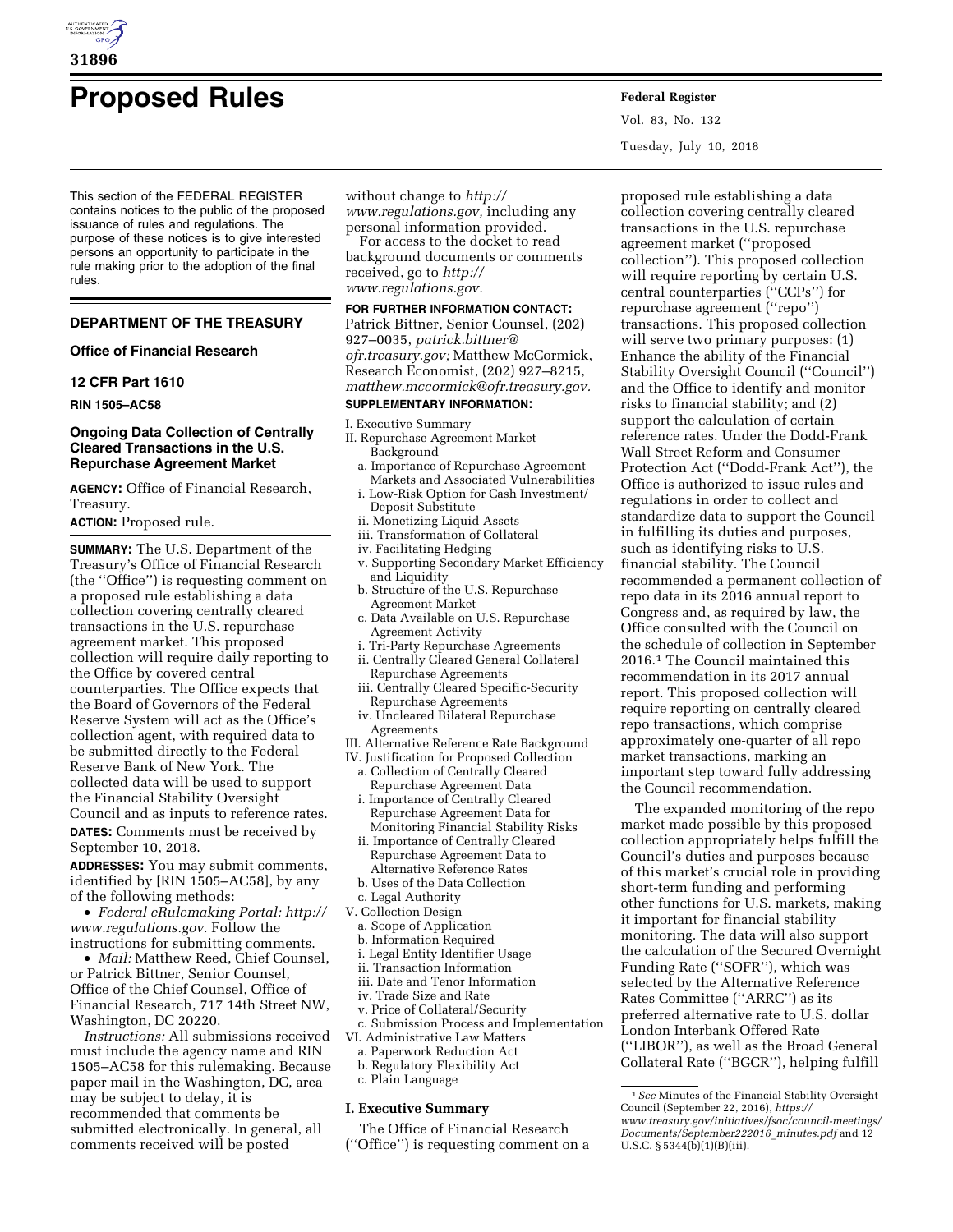another Council recommendation on the creation of alternative reference rates.2

# **II. Repurchase Agreement Market Background**

A repo transaction is the sale of assets, combined with an agreement to repurchase the assets on a specified future date at a prearranged price. Repos are commonly used as a form of secured borrowing. The assets underlying the repo are used as collateral to protect the cash provider against the risk that the securities provider fails to repurchase the assets underlying the repurchase agreement. Market participants use repos for many reasons, such as using cash as collateral to borrow securities and to finance securities holdings. Central banks also use repos as an important monetary policy tool.3 The interest rate on repo borrowing is calculated from the difference between the sale price and the repurchase price of the assets underlying the repo.

To protect the cash provider against a decline in the value of the securities subject to repurchase, cash providers typically require over-collateralization from borrowers. In an uncleared bilateral repo, the value of the securities pledged as collateral is discounted, which is referred to as a haircut. In a centrally cleared repo, overcollateralization is accomplished via initial margin. If the market value of the collateral falls during the life of the repo, the cash provider or, if cleared, the clearing firm, has the right to call on its counterparty to deliver additional collateral, known as variation margin, so that the loan remains over-collateralized against future adverse price movements.

Repo transaction documentation specifies the terms, including the types of securities that are acceptable to the cash provider as collateral, and the associated haircuts or initial margin requirements. Repos can be entered into with a range of fixed maturities, though repos are often overnight transactions. For term repos, repo rates can be negotiated on either a fixed or on a floating basis. There are also open tenor repos that do not have a fixed maturity and are instead renewed by mutual agreement.

# *a. Importance of Repurchase Agreement Markets and Associated Vulnerabilities*

A stable and well-functioning repo market is critical to U.S. financial markets and the U.S. economy, and thus U.S. financial stability. The repo market is the largest short-term wholesale funding market in the United States. In 2008–09, runs on repos contributed to the financial crisis and helped lead to official sector intervention.4 The repo market is important to facilitating the flow of cash and securities through the financial system. There are four functions that repo transactions can serve for individual participants: Lowrisk cash investment, monetization of assets, transformation of collateral, and facilitation of hedging.<sup>5</sup> Repos also benefit financial markets broadly by supporting secondary market efficiency and liquidity.6 These functions are described in the following paragraphs to provide a framework for understanding activity in the repo market and the associated vulnerabilities, and the need for the information this proposed collection will provide. Understanding the benefits and vulnerabilities of the repo market as a whole is important both in demonstrating the need for this proposed collection and determining which data elements are appropriate for inclusion.

i. Low-Risk Option for Cash Investment; Deposit Substitute

One of the functions repos offer is an alternative to insured deposits that provides similar, though less, liquidity and security. Financial market participants desire low-risk, money-like claims in order to meet demand for access to cash. Money and money-like claims can take a number of forms, including deposits and money market mutual fund investments. Because deposit insurance is capped in the United States, institutions seek repos backed by high-quality assets to place excess cash over the deposit insurance limit. The securities provided in the trade protect the cash provider against counterparty credit risk, while use of overcollateralization provides protection against market risk.7 In

general, higher-quality collateral and larger haircuts reduce the risk to the cash provider.

Repo markets can become less effective in providing deposit substitutes in times of market stress.8 In certain circumstances, although repo claims are secured, they may still lose favor as collateral values drop or counterparty risk increases. This risk was realized for Bear Stearns in 2008, when a run on Bear Stearns' funding spread to its repo borrowing against high-quality collateral.9 This example demonstrates that even repos backed by high-quality collateral can become sensitive to counterparty risk, potentially resulting in a run on the institution's funding.

#### ii. Monetizing Liquid Assets

Just as repos offer cash providers a deposit substitute, they allow cash borrowers to obtain funding in a costefficient manner. The monetization of assets achieved via repos offers a source of liquidity to firms that hold securities in inventory. For this reason, repos play an important role in the government securities market, as dealers often use repos to fund their purchases of Treasury securities at auction.

The ability to monetize assets enables firms to engage in maturity transformation, in which a firm funds long-term assets using short-term liabilities. For example, a firm can borrow cash in the repo market with overnight maturity, using the cash

8For example, greater demand for high-quality assets makes them more difficult to procure, which can lead to failures to return the repo collateral. This phenomenon can become self-perpetuating, as when failures rise, market participants become less likely to lend securities to avoid the possibility that they may not get them back. This further reduces the supply of securities, exacerbating the situation. As a result, an initial shock to asset markets that reduces the supply of acceptable alternatives to cash providers can be amplified through repo market dynamics, further reducing firms' options for deposit substitutes due to rising transaction fails.

9The maturity of Bear Stearns' repo funding deteriorated over several months before the firm experienced a run that first occurred on its bilateral repos secured by lower-quality assets, and then spread to its repos backed by U.S. Treasury securities. A similar dynamic occurred at a major European bank during the crisis, where the institution's bilateral repos backed by government securities dried up and only repos that were centrally cleared remained available to the firm. *See*  Bank for International Settlements, Liqudity Stress Testing: A Survey of Theory, Empirics and Current Industry and Supervisory Practices (October 2013), *[https://www.bis.org/publ/bcbs](https://www.bis.org/publ/bcbs_wp24.htm)*\_*wp24.htm.* 

<sup>2</sup>*See* Financial Stability Oversight Council, *2014 Annual Report,* p. 10; *2015 Annual Report,* p. 17; *2016 Annual Report,* pp. 14–15; and *2017 Annual Report,* pp. 12–13, *[https://www.treasury.gov/](https://www.treasury.gov/initiatives/fsoc/studies-reports/Pages/2017-Annual-Report.aspx)  [initiatives/fsoc/studies-reports/Pages/2017-Annual-](https://www.treasury.gov/initiatives/fsoc/studies-reports/Pages/2017-Annual-Report.aspx)[Report.aspx.](https://www.treasury.gov/initiatives/fsoc/studies-reports/Pages/2017-Annual-Report.aspx)* 

<sup>3</sup>*See* Lorie K. Logan, Federal Reserve Bank of New York, ''Operational Perspectives on Monetary Policy Implementation: Panel Remarks on 'The Future of the Central Bank Balance Sheet' '' (2018), *[https://www.newyorkfed.org/newsevents/speeches/](https://www.newyorkfed.org/newsevents/speeches/2018/log180504)  [2018/log180504.](https://www.newyorkfed.org/newsevents/speeches/2018/log180504)* 

<sup>4</sup>*See* Gary Gorton and Andrew Metrick, ''Securitized Banking and the Run on Repo,'' *Journal of Financial Economics* (June 2012), pp, p. 425–451.

<sup>5</sup>*See* Bank for International Settlements, study group report, Repo Market Functioning (April 2017), *[https://www.bis.org/publ/cgfs59.htm.](https://www.bis.org/publ/cgfs59.htm)* 

<sup>6</sup>*See* Bank for International Settlements (April 2017).

<sup>7</sup>Repos are generally subject to an exemption from the automatic stay in bankruptcy, meaning that if a cash provider's counterparty were to default, the cash provider could liquidate the collateral, recovering its value. 11 U.S.C. 559. In

<sup>2017,</sup> the Board of Governors of the Federal Reserve System and Federal Deposit Insurance Corporation adopted a final rule requiring U.S. global systemically important banks (G–SIBs) and their subsidiaries to amend their repo contracts to temporarily stay the exercise of default rights caused by the bankruptcy of an affiliate. *See* 82 FR 42882 (September 12, 2017).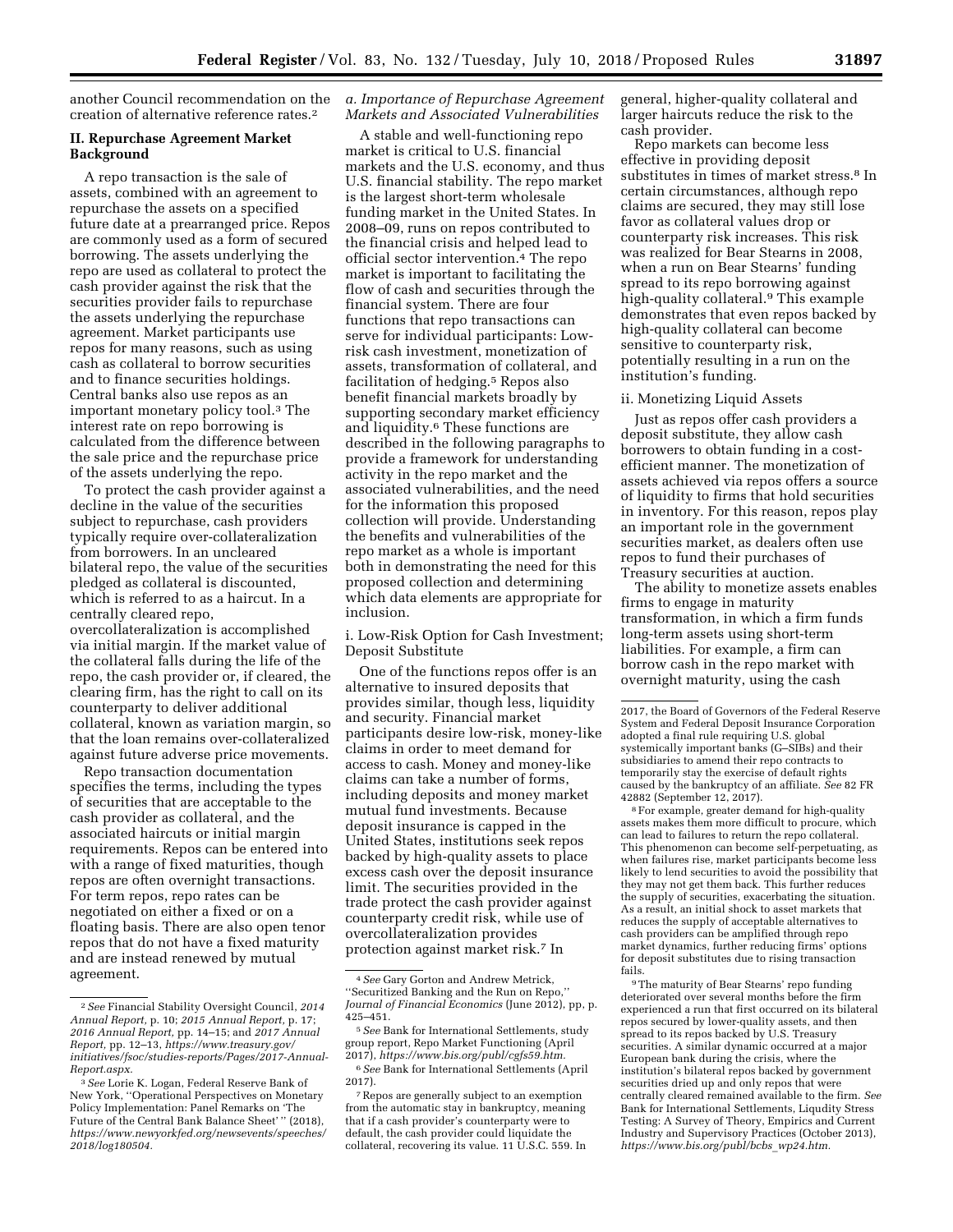received to fund its holdings of longterm assets, which it provides as collateral. While maturity transformation is an essential function of the financial system, the assetliability maturity mismatch gives rise to rollover risk.

As a result of the maturity mismatch that can arise from the monetization of liquid assets, this function, while a benefit of repos, is also a potential source of fragility. When the repo market is impaired, the ability of securities providers to borrow against their portfolios can be reduced.10 An example of this dynamic occurred in 2007, when haircuts on repos backed by private-label mortgage-backed securities (''MBS'') began to rise as a result of doubts about the value of the underlying collateral. As haircuts rose, leveraged firms were forced to sell difficult-tovalue assets, often to buyers that were even less able to value the assets. Those buyers required steeper discounts as a result, creating strong fire sale dynamics that further undermined the value of private-label MBS.11 These runs passed through from dealers to leveraged funds, increasing the likelihood that those funds would be forced to dispose of assets in a fire sale, further reinforcing the fire sale dynamics.12

#### iii. Transformation of Collateral

Another function of repos is to exchange securities currently held for other securities. This type of transaction allows firms to exchange one asset for another asset, effecting a form of collateral transformation. For example, a firm may want to temporarily exchange lower-quality equity collateral for higher-quality Treasury securities that can be posted as margin. This goal can be accomplished through a pair of repo transactions in which the firm lends the

11*See* Gary B. Gorton, ''Information, Liquidity, and the (Ongoing) Panic of 2007,'' NBER Working Paper no. 14649 (January 2009), *[http://](http://www.nber.org/papers/w14649) [www.nber.org/papers/w14649.](http://www.nber.org/papers/w14649)* 

12*See* Rajkamal Iyer and Marco Macchiavelli, ''Primary Dealers' Behavior During the 2007–08 Crisis: Part II, Intermediation and Deleveraging,'' *FEDS Notes* (June 28, 2017), *[https://](https://www.federalreserve.gov/econres/notes/feds-notes/primary-dealers-behavior-during-the-2007-08-crisis-part-II-intermediation-and-deleveraging-20170628.htm) [www.federalreserve.gov/econres/notes/feds-notes/](https://www.federalreserve.gov/econres/notes/feds-notes/primary-dealers-behavior-during-the-2007-08-crisis-part-II-intermediation-and-deleveraging-20170628.htm) [primary-dealers-behavior-during-the-2007-08-crisis](https://www.federalreserve.gov/econres/notes/feds-notes/primary-dealers-behavior-during-the-2007-08-crisis-part-II-intermediation-and-deleveraging-20170628.htm)[part-II-intermediation-and-deleveraging-](https://www.federalreserve.gov/econres/notes/feds-notes/primary-dealers-behavior-during-the-2007-08-crisis-part-II-intermediation-and-deleveraging-20170628.htm)[20170628.htm.](https://www.federalreserve.gov/econres/notes/feds-notes/primary-dealers-behavior-during-the-2007-08-crisis-part-II-intermediation-and-deleveraging-20170628.htm)* 

equities in one repo transaction and uses the cash proceeds to borrow Treasury securities in a second repo transaction, effectively transforming the quality of its assets.<sup>13</sup>

Because high-quality collateral can become scarce in times of stress, risks can increase for leveraged firms that rely on repos to obtain margin-eligible securities. Potential difficulties in obtaining high-quality collateral during large market movements that trigger margin increases illustrate how collateral transformation transactions can compound risks. For leveraged firms that engage in strategies in both cash and derivatives markets, the inability to obtain collateral to post margin could undermine their ability to maintain a hedged position, and could force a disorderly unwind. This use of repos can therefore create linkages that can enable the propagation of shocks through securities financing, derivatives, and securities markets.

#### iv. Facilitating Hedging

Repos can be used as a lower-cost way to hedge specific risks than individually buying and selling assets. For example, by allowing underwriters to borrow and short an issuer's outstanding securities, repo markets let underwriters hedge the risk associated with holding newly issued securities that they have underwritten but not yet placed. This decreases the risk to underwriters and may reduce the cost to issuers. The reduced capacity of the repo market to facilitate hedging during periods of market stress can therefore make it more difficult for firms to manage exposures and engage in financial intermediation.

# v. Supporting Secondary Market Efficiency and Liquidity

This final function of repos refers to their potential benefits for financial markets as a whole. Repo markets support secondary market efficiency and liquidity in securities markets both by funding dealer inventories and by helping dealers to source securities. Both allow dealers to quote prices on a broader range of securities more readily, thereby increasing asset market liquidity. Additionally, the ability of market participants to use repos to obtain securities for short sales improves pricing efficiency.

Repos allow dealers to quote prices more readily, improving market liquidity in two ways. First, because the repo market helps dealers to more effectively monetize assets on their

balance sheet,14 dealers are able to maintain larger inventories at a lower cost, which may allow them to quote prices on (*i.e.,* offer to sell) a larger volume or wider array of securities. Second, by enabling dealers to borrow securities on a short-term basis, repo markets allow dealers to quote prices for securities they do not currently hold in inventory but know they can access—a virtual inventory. Without repos, a dealer would have to maintain larger inventories at increased capital costs to make markets, adding to costs for the dealer and, by extension, issuers and investors. Thus, repo markets are critical to dealer trading and supporting market efficiency and liquidity.

The secondary market efficiency and liquidity provided by repos depend on a funding market with relatively stable collateral values. Repos create a tight coupling between funding liquidity and market liquidity. This can create a situation where a negative shock to the value of assets in dealers' portfolios reduces their ability to fund those portfolios. That reduces market liquidity, which can further reduce dealers' ability to fund their portfolios. Market liquidity provided by repos reinforces and is reinforced by the funding liquidity available to traders. Shocks to either market liquidity or funding liquidity can negatively affect both, potentially leading to liquidity spirals.15 In extreme scenarios, liquidity spirals can manifest as fire sales in which firms are forced to deleverage with no ready buyers. That may cause prices to plummet below assets' fundamental value, which, in turn, may force further deleveraging.

# *b. Structure of the U.S. Repurchase Agreement Market*

In the United States, repos are often described as occurring in either the triparty or bilateral market. However, a more precise way of describing the segments of the U.S. repo market is to distinguish between transactions that are settled on the books of tri-party custodian banks, and repos that are settled on a delivery-versus-payment (''DVP'') basis. There are two market segments that rely on tri-party custodian banks for settlement. First, there is a non-centrally cleared segment, traditionally referred to as ''tri-party repo.'' Second, there is a centrally cleared segment, consisting of the

 $^{\rm 10}\!$  This can occur when some securities become information-sensitive. Because cash providers seek to avoid gathering costly information about the quality of individual securities, increases in uncertainty as to the value of securities cause them to increase asset class-level haircuts in an attempt to recover their information-insensitivity. This reduces the ability of securities providers to borrow in repo against their portfolios. *See* Gary Gorton and Guillermo Ordoñez, "Collateral Crises," American *Economic Review,* Vol. 104, no. 2 (February 2014), *[https://www.aeaweb.org/articles?id=10.1257/](https://www.aeaweb.org/articles?id=10.1257/aer.104.2.343)  [aer.104.2.343.](https://www.aeaweb.org/articles?id=10.1257/aer.104.2.343)* 

<sup>13</sup>This approach is of particular importance to firms that hold lower-quality assets and engage in trades in, for example, derivatives, where higherquality assets are required for margining.

<sup>14</sup>*See* Section II.A.ii, Repurchase Agreement Background, Monetizing Liquid Assets.

<sup>15</sup>*See* Markus K. Brunnermeier and Lasse Heje Pedersen, ''Market Liquidity and Funding Liquidity,'' *The Review of Financial Studies,* Vol. 22, no. 6 (June 2009), *[https://doi.org/10.1093/rfs/](https://doi.org/10.1093/rfs/hhn098)  [hhn098.](https://doi.org/10.1093/rfs/hhn098)*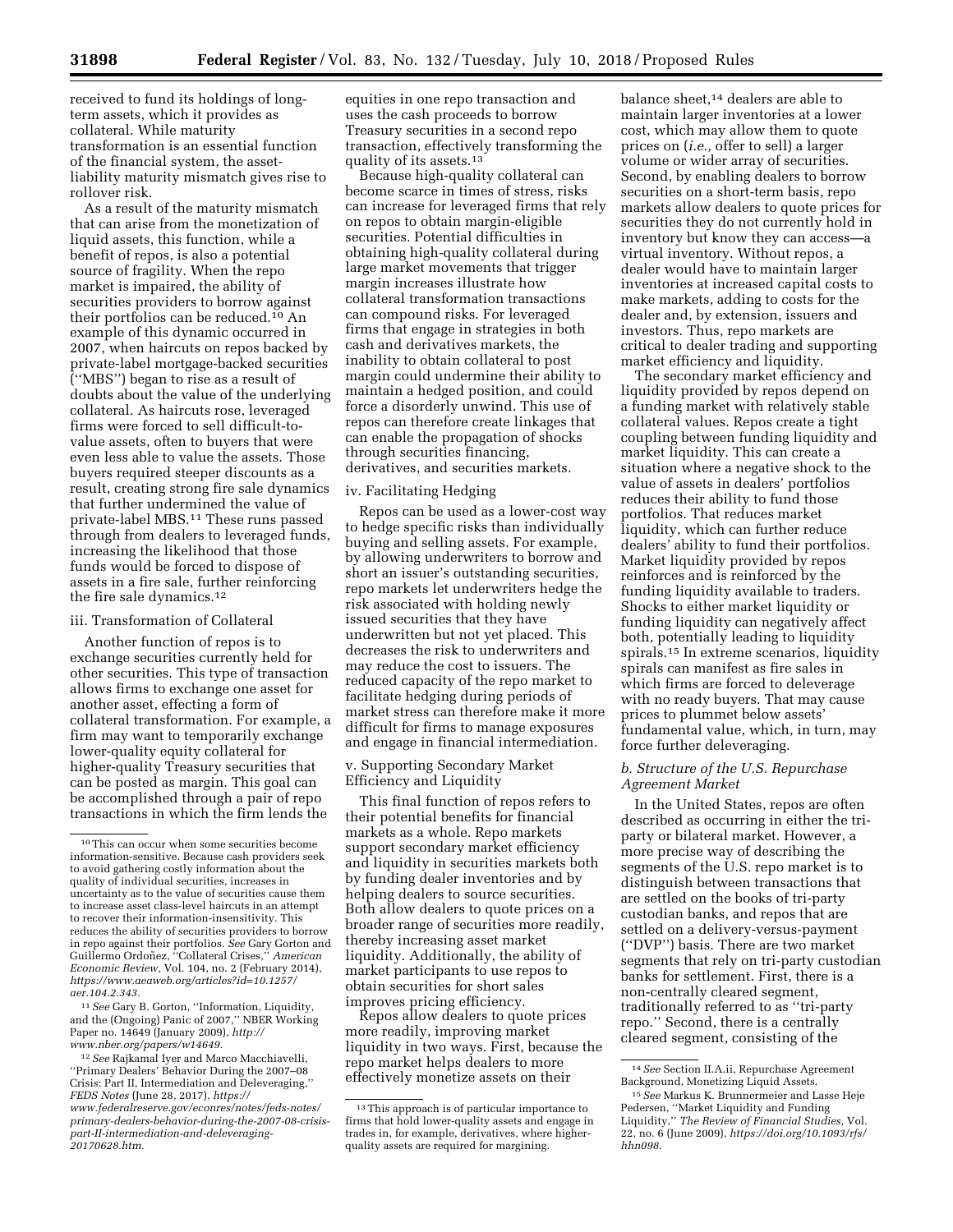General Collateral Financial Repurchase Agreement service (''GCF Repo''), that provides trade matching and netting services on general collateral repos. DVP transactions also occur in two segments: Centrally cleared DVP repos; and uncleared DVP repos, typically referred to as bilateral repos, which involve two parties contracting directly without a central counterparty.

In tri-party repo, settlement occurs through a bank that provides collateral valuation, margining, and management services. The settlement bank provides back-office support to both parties in the trade by settling the repo on its books and confirming the terms of the repo, such as eligible collateral and haircuts, are met.16 Agreements in tri-party repo are between specified counterparties and are made on a general collateral basis. In general collateral transactions, cash providers accept classes of securities at set haircuts rather than specific securities.

In GCF Repo, qualified members of the Fixed Income Clearing Corporation (''FICC'') Government Securities Division can trade repos on a general collateral basis without revealing their identities to counterparties. FICC, a subsidiary of the Depository Trust & Clearing Corporation (''DTCC''), provides the GCF Repo service. GCF Repo-eligible collateral consists of government and agency securities eligible for settlement via Fedwire, the Federal Reserve's payment and settlement system.<sup>17</sup> FICC acts as a CCP for participating members. Interposing a common counterparty for all transactions allows broker-dealers to limit counterparty risk and provides netting benefits. Transacting in GCF Repo is efficient because participants do not have to assign collateral for each specific trade; instead, collateral held at a tri-party clearing bank is allocated to net positions at the end of the day. The elimination of trade-by-trade DVP delivery requirements reduces participants' operational costs. The GCF Repo service recently was expanded to include Centrally Cleared Institutional Triparty (''CCIT''), a channel through

which institutional counterparties (other than investment companies registered under the Investment Company Act of 1940, as amended 18) can participate as cash providers in GCF Repo on a specified counterparty basis. This new service may lead to a tighter coupling between the GCF Repo and triparty repo market segments, because it enables tri-party lenders that previously could not participate in the GCF repo market to lend directly to a cash borrower in the GCF repo market.

Outside the tri-party custodian banks, FICC operates the DVP Service as an additional repo platform for qualified members of its Government Securities Division.19 Through this platform, bilateral repo transactions are novated to FICC, which then acts as a central counterparty to the transactions.20 This platform provides settlement netting for legs of repo transactions occurring after the initial date of the agreement. Participants execute bilateral repos with other FICC members and submit security-specific trades for matching, comparison, and settlement. While some of these trades are negotiated on a general collateral basis, their settlement occurs on a specific-security basis.

Finally, there are uncleared bilateral repos, in which counterparties negotiate repo transactions directly with one another. A firm engaging in uncleared bilateral repos must manage the collateral flow, processing, settlement, valuation, and margining itself.

Analysis of data on primary dealer positions suggests that dealers act as cash providers in \$3.0 trillion of bilateral repos, including those conducted through the DVP Service.<sup>21</sup>

# *c. Data Available on U.S. Repurchase Agreement Activity*

While some members of the Council have access to certain data about the repo market, the data are insufficient to draw a complete picture of U.S. repo market activity and the associated

20Novation in this context refers to the process by which the clearinghouse becomes the counterparty to both of the participants to the transaction. Novation is the substitution or swap of two parties in a contractual agreement., according to Black's Law Dictionary (10th ed., 2014).

21*See* Viktoria Baklanova, Cecilia Caglio, Marco Cipriani, and Adam Copeland, ''The U.S. Bilateral Repo Market: Lessons from a New Survey,'' OFR Brief Series no. 16–01 (January 13, 2016), *[https://](https://www.financialresearch.gov/briefs/files/OFRbr-2016-01_US-Bilateral-Repo-Market-Lessons-from-Survey.pdf) [www.financialresearch.gov/briefs/files/OFRbr-2016-](https://www.financialresearch.gov/briefs/files/OFRbr-2016-01_US-Bilateral-Repo-Market-Lessons-from-Survey.pdf) 01*\_*[US-Bilateral-Repo-Market-Lessons-from-](https://www.financialresearch.gov/briefs/files/OFRbr-2016-01_US-Bilateral-Repo-Market-Lessons-from-Survey.pdf)[Survey.pdf.](https://www.financialresearch.gov/briefs/files/OFRbr-2016-01_US-Bilateral-Repo-Market-Lessons-from-Survey.pdf)* 

vulnerabilities. As the financial crisis demonstrated, high-quality information is one of the best tools for identifying the build-up of risk. While improvements have been made, a full picture of all segments of the U.S. repo market is still largely unavailable. This proposed collection will cover certain centrally cleared repo transactions, allowing the Office to gather data on a mandatory basis on what it estimates to be approximately one-quarter of the U.S. repo market.22 While this proposed collection will not yet provide a full picture of the entire U.S. repo market, when taken together with information collected about other types of repos by other regulators, discussed below, this proposed collection will enable access to transactional data on approximately half of U.S. repo market activity.

#### i. Tri-Party Repurchase Agreements

The Board of Governors of the Federal Reserve System (''Federal Reserve Board''), through the Federal Reserve Bank of New York ("FRBNY"), supervises the two tri-party custodian banks and, on a mandatory basis pursuant to its supervisory authority, collects daily data on transactions in these markets.23 The data include information on: The interest rate; the counterparties; the collateral pledged; the type of transaction; the transaction initiation date; the transaction effective date; the transaction maturity date; whether the transaction is open-ended; the value of the funds borrowed; whether the transaction includes an option; and, if the transaction includes an option (*e.g.,* the ability to extend or terminate early), the minimum notice period required to exercise it.24 Additionally, the FRBNY makes some aggregated data on tri-party repo publicly available. As of April 2018, daily tri-party repo volumes totaled about \$1.8 trillion.25

ii. Centrally Cleared General Collateral Repurchase Agreements

A centrally cleared general collateral repo is a transaction that is cleared by

24*See* 82 FR 41259, 41260 (August 30, 2017).

25*See* Federal Reserve Bank of New York, ''Tri-Party-GCF Repo,'' undated online content, *[https://](https://www.newyorkfed.org/data-and-statistics/data-visualization/tri-party-repo#interactive/volume/collateral_value)  [www.newyorkfed.org/data-and-statistics/data](https://www.newyorkfed.org/data-and-statistics/data-visualization/tri-party-repo#interactive/volume/collateral_value)[visualization/tri-party-repo#interactive/volume/](https://www.newyorkfed.org/data-and-statistics/data-visualization/tri-party-repo#interactive/volume/collateral_value)  [collateral](https://www.newyorkfed.org/data-and-statistics/data-visualization/tri-party-repo#interactive/volume/collateral_value)*\_*value.* 

<sup>16</sup>Additionally, the settlement bank acts as custodian for the securities held as collateral and allocates collateral to trades at the close of the business day. This ensures that the party receiving securities receives the correct asset class, value, and haircut, while confirming that any newly posted collateral substituted during the life of the transaction meets the cash provider's collateral requirements.

<sup>17</sup>*See* Paul Agueci, Leyla Alkan, Adam Copeland, Isaac Davis, Antoine Martin, Kate Pingitore, Caroline Prugar, and Tyisha Rivas, ''A Primer on the GCF Repo® Service,'' *Federal Reserve Bank of New York Staff Reports* no. 671 (2014), *[https://](https://www.newyorkfed.org/research/staff_reports/sr671.html) [www.newyorkfed.org/research/staff](https://www.newyorkfed.org/research/staff_reports/sr671.html)*\_*reports/ [sr671.html.](https://www.newyorkfed.org/research/staff_reports/sr671.html)* 

<sup>18</sup> 15 U.S.C. 80a–1 *et seq.* 

<sup>19</sup>*See* David Bowman, Joshua Louria, Matthew McCormick, and Mary-Frances Styczynski, ''The Cleared Bilateral Repo Market and Proposed Repo Benchmark Rates,'' *FEDS Notes* (February 27, 2017), *[https://doi.org/10.17016/2380-7172.1940.](https://doi.org/10.17016/2380-7172.1940)* 

<sup>22</sup>As measured by U.S. dollar volume.

<sup>23</sup>Bank of New York Mellon (''BNYM'') and JPMorgan Chase (''JPMC'') currently serve as the two clearing banks in the tri-party repo market. JPMC announced in July 2016 that it plans to exit government securities settlement for broker-dealers by the end of 2018. After 2018, BNYM may become the sole clearing bank in the tri-party repo market for Treasury securities. *See* Federal Reserve Board, Request for Information Relating to Production of Rates, 82 FR 41259, 41260 (August 30, 2017).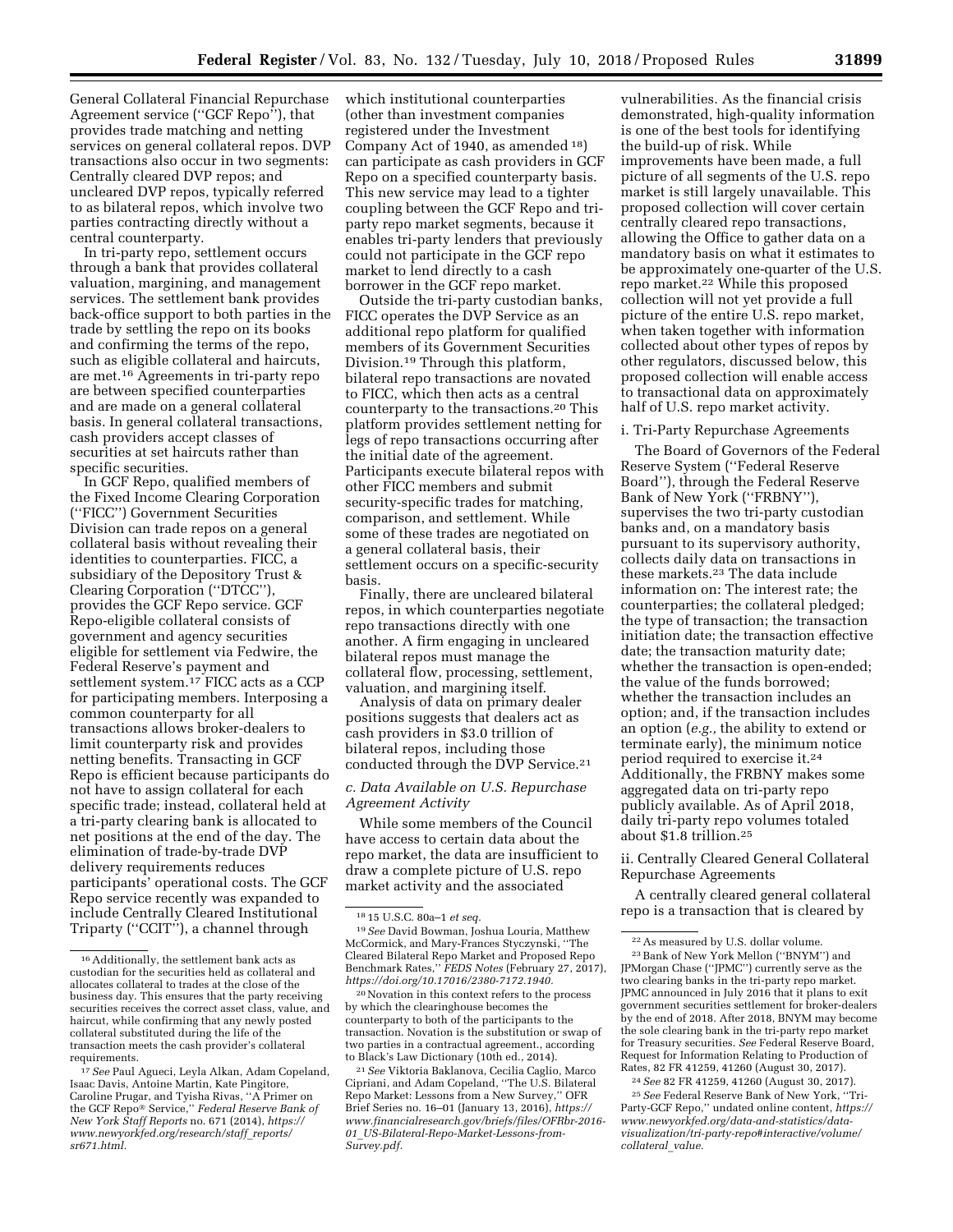a CCP where the settlement obligation is for an acceptable asset class as opposed to a specific security. Currently, only FICC offers this type of centrally cleared U.S. service, through its GCF Repo service. While the FRBNY has entered into a voluntary agreement with an affiliate of FICC, DTCC Solutions LLC (''DTCC Solutions''), to obtain limited daily data regarding GCF Repo transactions,26 there is no mandatory collection of detailed transaction data from GCF Repo. The data set provided under the voluntary agreement includes: The interest rate of the transaction; information on the collateral that may be pledged in the transaction; the date the transaction is initiated; the date the transaction becomes effective; the date the transaction matures; the value of funds borrowed in the transaction; and an indicator differentiating between repos and reverse repos in relation to the CCP.27 Notably, the data submission to the FRBNY does not include the identities of counterparties, although the FICC platform collects this information as a consequence of its trade processing. As of September 2017, daily GCF Repo volumes totaled about \$400 billion on a gross basis.<sup>28</sup>

iii. Centrally Cleared Specific-Security Repurchase Agreements

A centrally cleared specific-security repo is a transaction that is cleared by a CCP where the settlement obligation is for a mutually agreed upon specific security, such as a security identified by a particular CUSIP or ISIN.29 In the United States, currently only FICC offers this type of centrally cleared repo service through its DVP Service, through which bilateral repo transactions become centrally cleared. As is the case with existing centrally cleared general collateral repo, there is no mandatory regulatory collection of data on centrally cleared specific-security repo. Like GCF Repo, DTCC Solutions also provides limited daily data on transactions under FICC's DVP Service to the FRBNY under

29CUSIP is a nine-character alphanumeric code that identifies a North American financial security for the purposes of facilitating clearing and settlement of trades. The CUSIP system is owned by the American Bankers Association and is operated by S&P Global Market Intelligence. The International Securities Identification Number (ISIN) is a 12-character alphanumeric code that serves for uniform identification of a security through normalization of the assigned National Number. CUSIP serves as the National Securities Identification Number for products issued in the United States and Canada.

a voluntary agreement. The data include information only on repos backed by U.S. Treasury securities. For each trade, information is provided on the interest rate of the transaction; the specific collateral that is pledged in the transaction; the date the transaction is initiated; the value of funds borrowed in the transaction; and a field indicating whether the CCP is lending cash or securities.30 As with the GCF Repo service, FICC's DVP Service data submission does not include counterparty information. FICC's DVP Service is estimated to clear about \$400 billion in same-day-start overnight repos collateralized by Treasury securities alone.31

# iv. Uncleared Bilateral Repurchase Agreements

Unlike the other three repo market segments, the wholly bilateral nature of uncleared repo means there is no central source for comprehensive data. To better understand the bilateral repo market, determine the value of a potential data collection, and gain insights into the design of such a collection, the Office and the Federal Reserve, with input from the Securities and Exchange Commission (''SEC''), conducted a pilot program collecting information on both centrally cleared and uncleared bilateral repo transactions. The pilot collection took place in 2015 and gathered data from a subset of U.S.-based broker dealers. The results and lessons learned were published in January 2016.32 While the pilot did not survey all market participants, the paper summarizing the results of the pilot used data from the Federal Reserve's FR 2004 report, which collects information on market activity from primary dealers in U.S. government securities, to estimate that dealers provide on a daily basis about \$3.0 trillion in cash in cleared and uncleared bilateral repo combined.33 Significant lessons were learned about the uncleared bilateral repo market from the pilot. The Office is considering a separate rulemaking in the future to collect data on an ongoing basis about the uncleared bilateral segment of the U.S. repo market.

# **III. Alternative Reference Rate Background**

LIBOR is a set of widely-used reference rates for different currencies and maturities that is intended to represent the cost of unsecured borrowing in the interbank market. The sustainability of U.S. dollar LIBOR is uncertain. In the wake of scandals arising from misconduct related to LIBOR submissions, banks have become increasingly reluctant to participate in the U.S. dollar LIBOR panel, and market participants generally have trended away from unsecured funding and toward secured funding transactions.34 Only about one-quarter of current benchmark 3-month U.S. dollar LIBOR submissions are based on actual transactions because of the low volume of unsecured funding transactions.35 With fewer transactions, panel members are less able to rely on arm's-length transactions as the basis for their submissions, which subjects participating firms to possible criticism or litigation risk. For these reasons, some U.S. dollar LIBOR participants have questioned their continued involvement. Recognizing the need to continue LIBOR publication while alternatives are identified and operationalized, the U.K. Financial Conduct Authority (''FCA'') released a consultation paper discussing its ability to compel banks to continue providing submissions to the LIBOR panel.36 The paper concluded that the FCA's powers are time-limited and cannot guarantee the ongoing viability of LIBOR. Subsequently, the FCA secured a voluntary agreement with the LIBOR panel banks for their continued participation in LIBOR panels through 2021.37

For several years, the Council has recommended the identification of alternative reference rates.38 Most recently, in its 2017 annual report, the Council encouraged the completion of work to develop a credible

<sup>26</sup>*See* 82 FR 41259, 41260 (August 30, 2017). 27 *Id.* 

<sup>28</sup>*See* Federal Reserve Bank of New York, ''Tri-Party-GCF Repo,'' undated online content, *[https://](https://www.newyorkfed.org/data-and-statistics/data-visualization/tri-party-repo#interactive/tripartygcf)  [www.newyorkfed.org/data-and-statistics/data](https://www.newyorkfed.org/data-and-statistics/data-visualization/tri-party-repo#interactive/tripartygcf)[visualization/tri-party-repo#interactive/tripartygcf.](https://www.newyorkfed.org/data-and-statistics/data-visualization/tri-party-repo#interactive/tripartygcf)* 

<sup>30</sup>*See* 82 FR 41259, 41261 (August 30, 2017). 31*See* Bowman, Louria, McCormick, and Styczynski (February 27, 2017).

<sup>32</sup>*See* Office, Bilateral Repo Data Collection Pilot Project, undated online content, *[https://](https://www.financialresearch.gov/data/repo-data-project/) [www.financialresearch.gov/data/repo-data-project/.](https://www.financialresearch.gov/data/repo-data-project/)*  Nine bank holding companies voluntarily provided data on their outstanding bilateral repo and

equivalent securities lending trades for three days. 33*See* Baklanova, Caglio, Cipriani, and Copeland (January 13, 2016).

<sup>34</sup>*See* Office's *2017 Financial Stability Report,*  pp. 27–28.

<sup>35</sup>*See* ICE Benchmark Administration's ICE LIBOR Quarterly Volume Report, Q1 2018, *[https://](https://www.theice.com/publicdocs/ICE_Libor_Quarterly_Volume_Report_Q1_2018.pdf)  [www.theice.com/publicdocs/ICE](https://www.theice.com/publicdocs/ICE_Libor_Quarterly_Volume_Report_Q1_2018.pdf)*\_*Libor*\_*Quarterly*\_ *Volume*\_*Report*\_*Q1*\_*[2018.pdf.](https://www.theice.com/publicdocs/ICE_Libor_Quarterly_Volume_Report_Q1_2018.pdf)* 

<sup>36</sup>*See* Financial Conduct Authority, ''Powers in Relation to LIBOR Contributions'' (June 2017), pp. 15–16, *[https://www.fca.org.uk/publication/](https://www.fca.org.uk/publication/consultation/cp17-15.pdf) [consultation/cp17-15.pdf.](https://www.fca.org.uk/publication/consultation/cp17-15.pdf)* 

<sup>37</sup>*See* Financial Conduct Authority, ''FCA Statement on LIBOR Panels'' (November 24, 2017), *[https://www.fca.org.uk/news/statements/fca](https://www.fca.org.uk/news/statements/fca-statement-libor-panels)[statement-libor-panels.](https://www.fca.org.uk/news/statements/fca-statement-libor-panels)* 

<sup>38</sup>*See* Financial Stability Oversight Council, recommendations in 2014, 2015, 2016, and 2017 annual reports, *[https://www.treasury.gov/](https://www.treasury.gov/initiatives/fsoc/studies-reports/Pages/2017-Annual-Report.aspx) [initiatives/fsoc/studies-reports/Pages/2017-Annual-](https://www.treasury.gov/initiatives/fsoc/studies-reports/Pages/2017-Annual-Report.aspx)[Report.aspx.](https://www.treasury.gov/initiatives/fsoc/studies-reports/Pages/2017-Annual-Report.aspx)*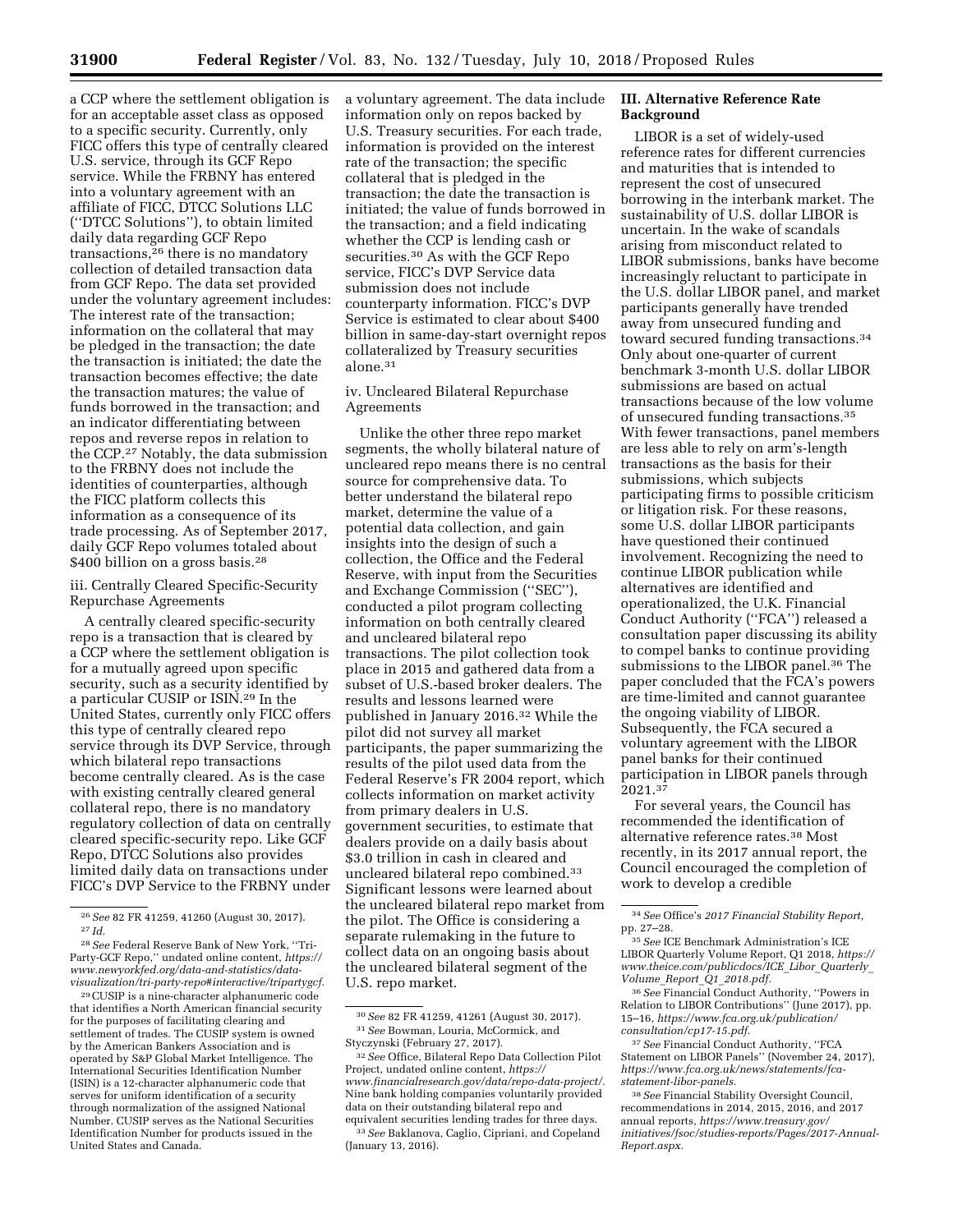implementation plan to achieve a smooth transition to the new rate.39

Following a report by the Financial Stability Board, the U.S. effort to identify alternative interest rate benchmarks to U.S. dollar LIBOR was coordinated by the Federal Reserve and supported by the Council.<sup>40</sup> The Federal Reserve convened the ARRC in November 2014, with representation from many of the largest dealers.41 This body, a voluntary, industry-led effort, worked to identify a preferred alternative reference rate and lay out a roadmap for a transition to that rate.

In December 2017, the Federal Reserve Board announced that the FRBNY, in cooperation with the Office, would begin producing three new reference rates based on repo transaction data during the second quarter of 2018.42 These three rates are the tri-party general collateral rate, the BGCR, and the SOFR. Publication of these rates began on April 3, 2018.43 The BGCR consists of overnight repos backed by Treasury securities that occur in tri-party repo and the GCF Repo service. The SOFR consists of overnight repos backed by Treasury securities that occur in the tri-party repo market, the GCF Repo service, and the DVP Service.44 The ARRC selected the SOFR as its preferred alternative to U.S. dollar LIBOR.45 The FRBNY is currently

40*See* Financial Stability Board report, Reforming Major Interest Rate Benchmarks (July 22, 2014), *[http://www.fsb.org/2014/07/r](http://www.fsb.org/2014/07/r_140722/)*\_*140722/. See*  Financial Stability Oversight Council, 2014, 2015, 2016, and 2017 annual reports, *[https://](https://www.treasury.gov/initiatives/fsoc/studies-reports/Documents/FSOC%202016%20Annual%20Report.pdf) [www.treasury.gov/initiatives/fsoc/studies-reports/](https://www.treasury.gov/initiatives/fsoc/studies-reports/Documents/FSOC%202016%20Annual%20Report.pdf) [Documents/FSOC%202016%20](https://www.treasury.gov/initiatives/fsoc/studies-reports/Documents/FSOC%202016%20Annual%20Report.pdf) [Annual%20Report.pdf.](https://www.treasury.gov/initiatives/fsoc/studies-reports/Documents/FSOC%202016%20Annual%20Report.pdf)* 

41*See* Alternative Reference Rates Committee, minutes for December 2014 meeting, and list of initial ARRC representatives (December 12, 2014), *[https://www.newyorkfed.org/medialibrary/](https://www.newyorkfed.org/medialibrary/microsites/arrc/files/2015/Dec-12-2014-ARRC-Minutes.pdf)  [microsites/arrc/files/2015/Dec-12-2014-ARRC-](https://www.newyorkfed.org/medialibrary/microsites/arrc/files/2015/Dec-12-2014-ARRC-Minutes.pdf)[Minutes.pdf](https://www.newyorkfed.org/medialibrary/microsites/arrc/files/2015/Dec-12-2014-ARRC-Minutes.pdf)*. The committee's current membership is available at *[https://www.newyorkfed.org/arrc/](https://www.newyorkfed.org/arrc/governance.html) [governance.html](https://www.newyorkfed.org/arrc/governance.html)*.

42*See* Federal Reserve Board, Production of Rates Based on Data for Repurchase Agreements, 82 FR 58397 (December 12, 2017).

43*See* Federal Reserve Bank of New York, Statement Introducing the Treasury Repo Reference Rates (April 3, 2018), *[https://www.newyorkfed.org/](https://www.newyorkfed.org/markets/opolicy/operating_policy_180403)  [markets/opolicy/operating](https://www.newyorkfed.org/markets/opolicy/operating_policy_180403)*\_*policy*\_*180403.* 

44Production of this new rate, in addition to addressing a financial stability issue, may improve market liquidity, as benchmark regulation has been found to do. *See* Matteo Aquilina, Gbenga Ibikunle, Vito Mollica, and Tom Steffen, ''Benchmark Regulation and Market Quality,'' U.K. Financial Conduct Authority Occasional Paper no. 27 (July 3, 2017), *[https://www.fca.org.uk/publication/](https://www.fca.org.uk/publication/occasional-papers/op17-27.pdf)  [occasional-papers/op17-27.pdf.](https://www.fca.org.uk/publication/occasional-papers/op17-27.pdf)* 

45*See* Alternative Reference Rates Committee, The ARRC Selects a Broad Repo Rate as its Preferred Alternative Reference Rate, (June 22, 2017), *[http://www.newyorkfed.org/medialibrary/](http://www.newyorkfed.org/medialibrary/microsites/arrc/files/2017/ARRC-press-release-Jun-22-2017.pdf)* 

producing the SOFR and BGCR using the tri-party repo data it collects from BNYM through the Federal Reserve Board's supervisory authority and the data it obtains through the voluntary agreement with DTCC Solutions, discussed above. This proposed collection is expected to provide an ongoing and expanded source of data to support rates such as the SOFR and BGCR, helping to fulfill the Council's recommendation for the identification of alternative reference rates.

# **IV. Justification for Proposed Collection**

*a. Collection of Centrally Cleared Repurchase Agreement Data* 

i. Importance of Centrally Cleared Repurchase Agreement Data for Monitoring Financial Stability Risks

The collection of data on the centrally cleared segments of the repo market marks an important step in carrying out the Council's recommendation to expand and make permanent the collection of data on the U.S. repo market. The Council recommended a permanent collection of repo data in its 2016 annual report to improve transparency and risk monitoring which was reiterated in the 2017 annual report.46 The Office believes that the proposed approach of collecting certain cleared repo data from CCPs, which already collect most or all of the requested data during trade processing, will result in lower aggregate costs to market participants than a collection from individual participants. FICC has indicated that on average, it matches, nets, settles, and risk-manages centrally cleared repo transactions valued at more than \$1.7 trillion per day.47 This proposed collection is expected to result initially in reporting only from two FICC services: The GCF Repo Service (a general collateral repo service), including CCIT; and the DVP Service (a specific-security repo service). This proposed collection, together with existing data collected on tri-party repos, will allow about half of the estimated activity in the U.S. repo

47*See* Depository Trust & Clearing Corporation, DVP Repo Transactions, undated online content, *[https://www.dtcclearning.com/products-and](https://www.dtcclearning.com/products-and-services/fixed-income-clearing/government-securities-division-gsd/dvp-service/dvp-repo-transactions.html)[services/fixed-income-clearing/government](https://www.dtcclearning.com/products-and-services/fixed-income-clearing/government-securities-division-gsd/dvp-service/dvp-repo-transactions.html)[securities-division-gsd/dvp-service/dvp-repo](https://www.dtcclearning.com/products-and-services/fixed-income-clearing/government-securities-division-gsd/dvp-service/dvp-repo-transactions.html)[transactions.html.](https://www.dtcclearning.com/products-and-services/fixed-income-clearing/government-securities-division-gsd/dvp-service/dvp-repo-transactions.html)* 

market by volume to be analyzed and monitored.48

The collection of transactional data on centrally cleared repos is key to the Council's effective identification and monitoring of emerging threats to the stability of the U.S. financial system. The repo market plays a number of critical functions which have associated vulnerabilities that could give rise to conditions that impair the ability of repo markets to perform. These functions also create linkages between different financial markets and institutions, and therefore potential channels for the propagation of shocks. These vulnerabilities have developed in the past into threats to U.S. financial stability, most notably during the 2007– 09 financial crisis.49

Despite the vulnerabilities, only one of the four segments of the U.S. repo market, the tri-party repo segment, is currently subject to a mandatory regulatory data collection. Data gaps and the absence of mandatory collections are a significant impediment to the Council's and its member agencies' ongoing ability to monitor developments in the repo market and potential emerging threats to financial stability. The lack of comprehensive data on repos creates material blind spots with regard to the most active short-term funding market in the U.S. financial system. This proposed collection is an important step in eliminating these blind spots.

From a financial stability perspective, it is important to monitor transactions in centrally cleared repo for three reasons. First, repos that are transacted through a CCP on a blind-brokered basis can act as a critical market for repo borrowers that are under stress. Even uncleared repos backed by high-quality collateral can become sensitive to counterparty risk, potentially resulting in a run on the institution's funding.50 Shifts in activity from specificcounterparty repos to blind-brokered

49 During the financial crisis, the repo market first began to show stress in the summer of 2007, and runs on repos played a central role in the failures of Bear Stearns and Lehman Brothers. These threats can manifest quickly; the run on Bear Stearns took place over less than a week. *See* Financial Crisis Inquiry Commission, ''Conclusions of the Financial Crisis Inquiry Commission,'' (January 2011) pp. 286–290.

50*See* Adam Copeland, Antoine Martin, and Martin Walker, ''Repo Runs: Evidence from the Tri-Party Repo Market'' (2011), *Federal Reserve Bank of New York Staff Reports.* 

<sup>39</sup>*See* Financial Stability Oversight Council, *2017 Annual Report,* p. 13, *[https://www.treasury.gov/](https://www.treasury.gov/initiatives/fsoc/studies-reports/Documents/FSOC_2017_Annual_Report.pdf)  [initiatives/fsoc/studies-reports/Documents/FSOC](https://www.treasury.gov/initiatives/fsoc/studies-reports/Documents/FSOC_2017_Annual_Report.pdf)*\_ *2017*\_*Annual*\_*[Report.pdf.](https://www.treasury.gov/initiatives/fsoc/studies-reports/Documents/FSOC_2017_Annual_Report.pdf)* 

*[microsites/arrc/files/2017/ARRC-press-release-Jun-](http://www.newyorkfed.org/medialibrary/microsites/arrc/files/2017/ARRC-press-release-Jun-22-2017.pdf)[22-2017.pdf.](http://www.newyorkfed.org/medialibrary/microsites/arrc/files/2017/ARRC-press-release-Jun-22-2017.pdf)* 

<sup>46</sup>*See* Financial Stability Oversight Council, *2017 Annual Report,* p. 14, *[https://www.treasury.gov/](https://www.treasury.gov/initiatives/fsoc/studies-reports/Documents/FSOC_2017_Annual_Report.pdf)  [initiatives/fsoc/studies-reports/Documents/FSOC](https://www.treasury.gov/initiatives/fsoc/studies-reports/Documents/FSOC_2017_Annual_Report.pdf)*\_ *2017*\_*Annual*\_*[Report.pdf](https://www.treasury.gov/initiatives/fsoc/studies-reports/Documents/FSOC_2017_Annual_Report.pdf)* and *2016 Annual Report,*  p. 14, *[https://www.treasury.gov/initiatives/fsoc/](https://www.treasury.gov/initiatives/fsoc/studies-reports/Documents/FSOC%202016%20Annual%20Report.pdf) [studies-reports/Documents/FSOC%202016%20](https://www.treasury.gov/initiatives/fsoc/studies-reports/Documents/FSOC%202016%20Annual%20Report.pdf) [Annual%20Report.pdf.](https://www.treasury.gov/initiatives/fsoc/studies-reports/Documents/FSOC%202016%20Annual%20Report.pdf)* 

<sup>48</sup>*See* Baklanova, Caglio, Cipriani, and Copeland (January 13, 2016), using a method first outlined in Copeland, et al., ''Lifting the Veil on the U.S. Bilateral Repo Market.'' Liberty Street Economics: *[http://libertystreeteconomics.newyorkfed.org/2014/](http://libertystreeteconomics.newyorkfed.org/2014/07/lifting-the-veil-on-the-us-bilateral-repo-market.html) [07/lifting-the-veil-on-the-us-bilateral-repo](http://libertystreeteconomics.newyorkfed.org/2014/07/lifting-the-veil-on-the-us-bilateral-repo-market.html)[market.html.](http://libertystreeteconomics.newyorkfed.org/2014/07/lifting-the-veil-on-the-us-bilateral-repo-market.html)*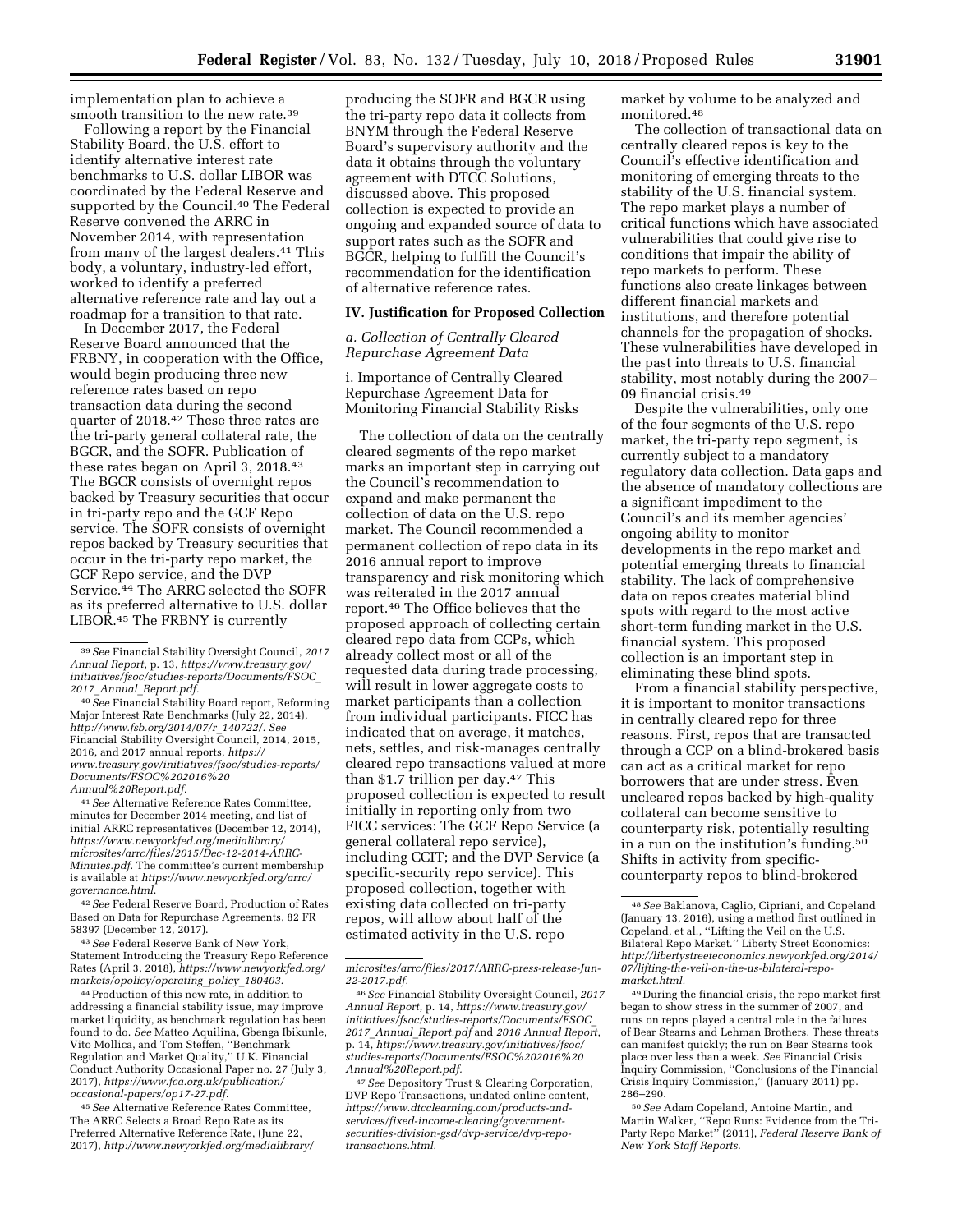transactions can therefore indicate market perceptions that a firm may be under stress.

Second, while counterparty risk is mitigated by the use of CCPs, adverse changes in the value of collateral can propagate shocks arising elsewhere in the financial system to CCP members by impacting their ability to borrow in centrally cleared repo.51 Further, collateral held at tri-party custodian banks that is used in centrally cleared repos within the tri-party system is not available for delivery outside of the triparty system, making information on the collateral used in this venue important for understanding broader market dynamics.

Third, while CCPs offer benefits in terms of settlement and risk management, they may also propagate shocks to their members. If a repo CCP were to fail, the repo intermediation capacity of the financial system would be limited during a period of market stress. Even if this risk were judged to be remote, in a circumstance where, as here, there may be only one CCP, disruption of such a critical service could have severe implications. For these reasons, and as noted by the Council in its 2017 annual report, further analysis of risks related to CCPs is appropriate.52

*Questions:* 

*1. Is a data collection on centrally cleared repo transactions as proposed appropriate? Does a centrally cleared repo collection support the Council's recommendations?* 

*2. To what extent may collecting counterparty information improve financial stability monitoring?* 

ii. Importance of Centrally Cleared Repurchase Agreement Data to Alternative Reference Rates

This proposed collection is expected to support the calculation of the SOFR, the ARRC's preferred alternative reference rate. The SOFR relies on Treasury repo data from three of the four segments of the U.S. repo market.

The Federal Reserve collects data for the tri-party portion through its supervisory authority over the clearing banks. While data on some GCF Repo and DVP Service transactions are available to the FRBNY through a voluntary agreement with DTCC Solutions, a permanent collection of these data will increase confidence that the alternative reference rate's inputs will continue to be available. This viability is important because the long-term success of any alternative reference rate relies on the confidence market participants place in it.

Another benefit of this proposed collection is the ability to require specific data fields from centrally cleared general collateral repo and centrally cleared specific-security repo services for use in reference rate calculation.53 The Office has reviewed these data fields with the FRBNY and believes the information would help to improve and ensure the ongoing quality of the SOFR and BCGR. From an early stage, the Office has contributed to the development of alternative reference rates and has designed this proposed collection to maximize its compatibility with alternative reference rates. Some of the data fields in this proposed collection that are not currently received under the voluntary agreement between the FRBNY and DTCC Solutions would help ensure the continued quality of the rates. Most notably, the identity of transaction counterparties is important for rate calculation as it allows the calculation agent to identify and, as appropriate, exclude, transactions (*e.g.,* affiliate transactions) that may not be representative of market activity. Further, by making available data on trades that are outside the current scope of the voluntary data collection that supports the rates, this proposed collection would allow the Federal Reserve and the Office to better monitor the evolution of markets and ensure that the rates continue to target their intended underlying interests.

Finally, this proposed collection would help ensure the long-term viability of the SOFR and BGCR by including within its scope reporting from certain central counterparties that meet the \$50 billion activity-based materiality threshold. This assures rate production will be able to include new comparable transactions in the calculation of the rate as U.S. repo markets evolve in the future. This is of particular importance given that trading in products tied to the new rate might

53*See infra* Section V(b), information required, for a discussion of individual data fields.

eventually subsume most volume that is currently tied to U.S. dollar LIBOR. This proposed collection will help ensure a continued source of standardized data on centrally cleared repos regardless of potential changes in market structure. *Questions:* 

*3. Would establishing a regulatory reporting requirement to collect data on centrally cleared repos help ensure the continued availability and quality of the ARRC's selected alternative reference rate?* 

### *b. Uses of the Data Collection*

This proposed collection will be used by the Office to improve the Council's and member agencies' monitoring of the U.S. repo market and identifying and assessing potential financial stability risks. The additional daily transaction data this proposed collection will provide will facilitate identification of potential repo market vulnerabilities and will also help identify shifting repo market trends that could be destabilizing or indicate stresses elsewhere in the financial system. Such trends might be reflected in indicators of the volume and price of funding in the repo market at different tenors, differentiated by the type and credit quality of participants and the quality of underlying collateral. Further, analyzing the collateral data from this collection together with other data available to the Office, the Council, and member agencies will enable a clearer understanding of collateral flows in securities markets and potential financial stability risks.

The Office expects, consistent with the Dodd-Frank Act, to share data and information with the Council and member agencies, and such data and information must be maintained with at least the same level of security as used by the Office and may not be shared with any individual or entity without the permission of the Council.54 Consistent with this authority, the Office expects to make available the data from this proposed collection to the Federal Reserve Board and the FRBNY for purposes of meeting the above alternative reference rate and monitoring objectives as well as other market analysis and research. The Office will also make data collected and maintained under this proposed collection available to the Council and member agencies, as necessary to support their regulatory responsibilities.55 The sharing of any data from this proposed collection will be subject to the confidentiality and

<sup>51</sup>The linkages between funding and asset markets creates risk of spillovers from one market to another because of the shared use of collateral. Price impacts on collateral arising from the forced sale of collateral due to the lack of confidence in the collateral or a particular counterparty can have widespread effects beyond the original transactions, leading to contagion that can culminate in fire sales and potential threats to financial stability. The shared use of collateral between different segments of the repo market therefore creates a channel through which centrally cleared repo transactions can be impacted by activity in other portions of the repo market.

<sup>52</sup>*See* Financial Stability Oversight Council, *2017 Annual Report,* pp. 123–4, *[https://](https://www.treasury.gov/initiatives/fsoc/studies-reports/Documents/FSOC_2017_Annual_Report.pdf) [www.treasury.gov/initiatives/fsoc/studies-reports/](https://www.treasury.gov/initiatives/fsoc/studies-reports/Documents/FSOC_2017_Annual_Report.pdf) [Documents/FSOC](https://www.treasury.gov/initiatives/fsoc/studies-reports/Documents/FSOC_2017_Annual_Report.pdf)*\_*2017*\_*Annual*\_*Report.pdf.* 

<sup>54</sup> 12 U.S.C. 5343(b).

<sup>55</sup> 12 U.S.C. 5344(b)(5).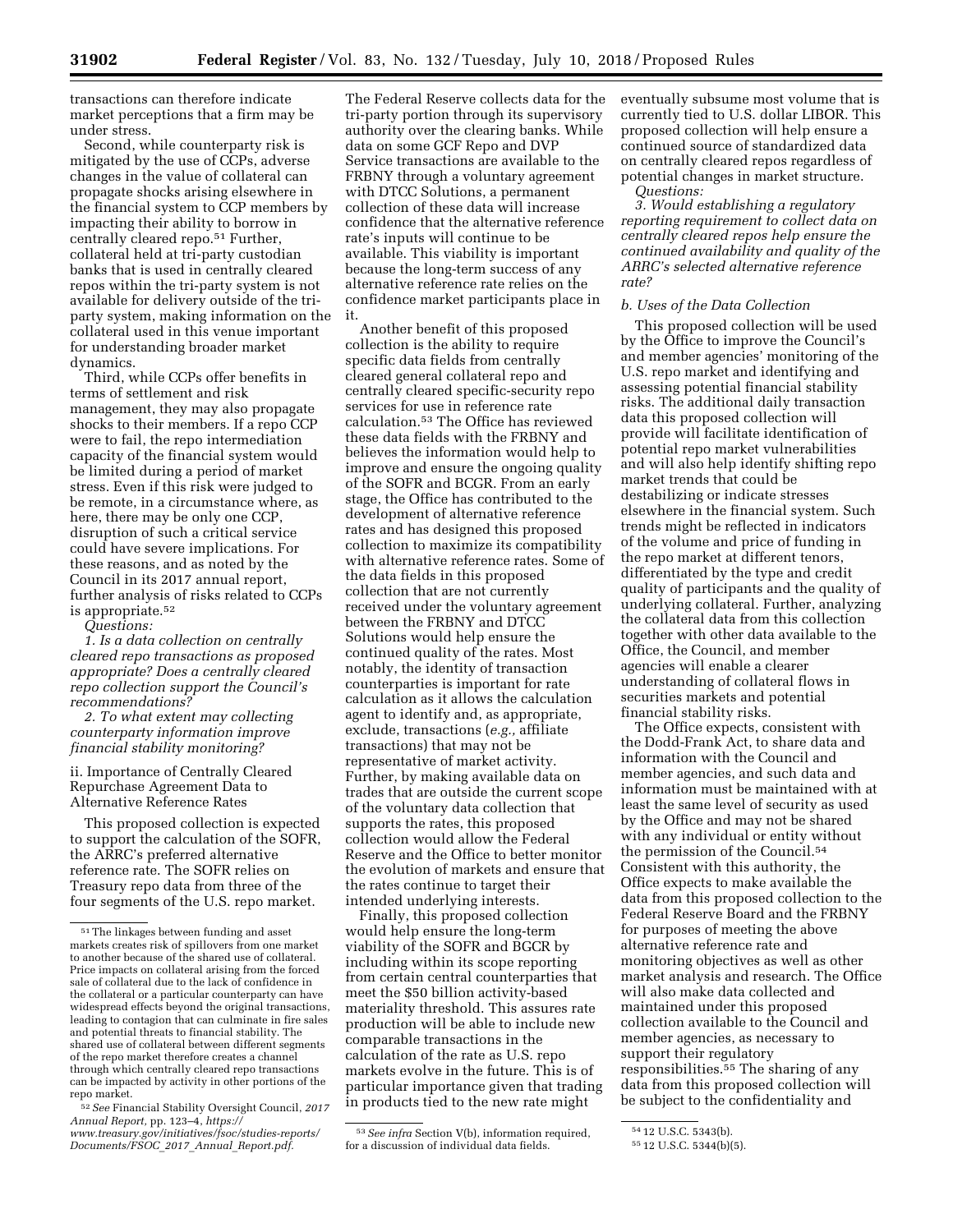security requirements of applicable laws, including the Dodd-Frank Act.56 Pursuant to the Dodd-Frank Act, the submission of any non-publicly available data to the Office under this proposed collection will not constitute a waiver of, or otherwise affect, any privilege arising under federal or state law to which the data or information is otherwise subject.57

Aggregate or summary data from this proposed collection might be provided to the public to increase market transparency and facilitate research on the financial system, to the extent that intellectual property rights are not violated, business confidential information is properly protected, and the sharing of such information poses no significant threats to the U.S. financial system. The potential sharing of aggregate or summary data collected under this proposed collection would help fulfill a recommendation of the Council to make appropriately aggregated securities financing data available to the public.58

The Office may also use the data to sponsor and conduct additional research.59 This research may include the use of these data to help fulfill the duties and purposes under the Dodd-Frank Act relating to the responsibility of the Office's Research and Analysis Center to develop and maintain independent analytical capabilities to support the Council and relating to the programmatic functions of the Office's Data Center.60 For example, access to data on centrally cleared repos will allow the Office to conduct research related to the Council's analysis of potential risks arising from securities financing activities.

#### *c. Legal Authority*

The ability of the Office to collect centrally cleared repo data in this proposed collection derives in part from the authority to promulgate regulations regarding the type and scope of financial transaction and position data from financial companies on a schedule determined by the Director in consultation with the Council.61 The Office consulted with the Council on the proposed permanent collection of

59 12 U.S.C. 5343(b)(2).

repo data at the Council's September 22, 2016, meeting.62 The Office also provided a public update to the Council on November 16, 2017.63

The Office also has authority to promulgate regulations pursuant to the Office's general rulemaking authority under Dodd-Frank Act section 153, which authorizes the Office to issue rules, regulations, and orders to the extent necessary to carry out certain purposes and duties of the Office.64 In particular, the purposes and duties of the Office include supporting the Council in fulfilling its duties and purposes, and supporting member agencies, by collecting data on behalf of the Council and providing such data to the Council and member agencies, and standardizing the types and formats of data reported and collected.65 The Office must consult with the Chairperson of the Council prior to the promulgation of any rules under section 153 66—this consultation occurred prior to the publication of this proposed collection.

This proposed collection will support the Council and member agencies by addressing the Council's recommendation to expand and make permanent the collection of data on the U.S. repo market; helping the Council and member agencies identify, monitor, and respond to risks to financial stability; identifying gaps in regulation that could pose risks to U.S. financial stability; and assisting in the production of alternative reference rates.67 The Office understands that the full scope of transaction information on the centrally cleared repo market required to fulfill the purposes of this proposed collection is not currently available to the Council

*[collection/.](https://www.financialresearch.gov/from-the-management-team/2017/11/22/ofr-update-on-bilateral-repo-collection/)* 

64 12 U.S.C. 5343(a), (c)(1).

65 12 U.S.C. 5343(a). The Council's purposes and duties include identifying risks to U.S. financial stability; responding to emerging threats to the stability of the U.S. financial system; monitoring the financial services marketplace in order to identify potential threats to U.S. financial stability; making recommendations in such areas that will enhance the integrity, efficiency, competitiveness, and stability of the U.S. financial markets; and identifying gaps in regulation that could pose risks to the financial stability of the United States. 12 U.S.C. 5322(a).

66 12 U.S.C. 5343(c)(1).

67*See supra,* discussion in Section IV(a) about the importance of collecting repo data.

or member agencies, including the primary financial regulatory agency for clearing agencies. The Council has recognized in its annual reports that weaknesses in LIBOR raised financial stability concerns and recommended the identification of alternative reference rates such as the secured, transactionsbased rates this proposed collection will bolster. Thus, by supporting the production of alternative reference rates, this proposed collection will support the Council in fulfilling its duties and purposes.

The Office's statutory authority allows for the collection of transaction or position data from financial companies.68 ''Financial company,'' for purposes of Office authority, has the same meaning as in Title II of the Dodd-Frank Act.69 For this proposed collection, the Office expects that CCPs for repos, as defined in this proposed collection, will typically be ''financial companies'' as defined in Title II because they are incorporated or organized under federal or state law and are companies ''predominantly engaged'' in activities that the Federal Reserve Board has determined are financial in nature or incidental thereto for purposes of section 4(k) of the Bank Holding Company Act of 1956 70 (or they are a subsidiary thereof).71 For a company to be ''predominantly engaged'' in activities that are financial in nature or incidental thereto, either (1) at least 85 percent of the total consolidated revenues of the company for either of its two most recently completed fiscal years must be derived, directly or indirectly, from financial activities; or (2) based upon all the relevant facts and circumstances, the consolidated revenues of the company from financial activities must constitute 85 percent or more of the total consolidated revenues of the company.72

Dodd-Frank Act section 201(b) required the Federal Deposit Insurance Corporation (''FDIC'') to issue a rule establishing the criteria for determining whether a company is predominantly engaged in activities that are financial in nature or incidental thereto for purposes of Title II. The final rule adopted by the FDIC indicates that the determination of whether an activity is financial in nature is based upon Section 4(k) of the Bank Holding Company Act of 1956,

71A ''financial company'' also includes a bank holding company or a nonbank financial company supervised by the Federal Reserve Board. 12 U.S.C. 5381(a)(11).

<sup>56</sup>*E.g.,* 12 U.S.C. 5343(b), 5344(b)(3).

<sup>57</sup> 12 U.S.C. 5343(b), 5322(d)(5).

<sup>58</sup>*See* Financial Stability Oversight Council, Council's *2017 Annual Report,* p. 16, *[https://](https://www.treasury.gov/initiatives/fsoc/studies-reports/Documents/FSOC%202016%20Annual%20Report.pdf) [www.treasury.gov/initiatives/fsoc/studies-reports/](https://www.treasury.gov/initiatives/fsoc/studies-reports/Documents/FSOC%202016%20Annual%20Report.pdf) [Documents/FSOC%202016%20](https://www.treasury.gov/initiatives/fsoc/studies-reports/Documents/FSOC%202016%20Annual%20Report.pdf) [Annual%20Report.pdf.](https://www.treasury.gov/initiatives/fsoc/studies-reports/Documents/FSOC%202016%20Annual%20Report.pdf)* 

<sup>60</sup> 12 U.S.C. 5344(b) discusses the Office's Data Center, and 12 U.S.C. 5344(c) discusses the various uses of data by the Office's Research and Analysis Center to support the Council.

<sup>61</sup> 12 U.S.C. 5344(b)(1)(B)(iii).

<sup>62</sup>*See* Financial Stability Oversight Council, meeting minutes (September 22, 2016), *[https://](https://www.treasury.gov/initiatives/fsoc/council-meetings/Documents/September222016_minutes.pdf) [www.treasury.gov/initiatives/fsoc/council-meetings/](https://www.treasury.gov/initiatives/fsoc/council-meetings/Documents/September222016_minutes.pdf) [Documents/September222016](https://www.treasury.gov/initiatives/fsoc/council-meetings/Documents/September222016_minutes.pdf)*\_*minutes.pdf.* 

<sup>63</sup>*See* Financial Stability Oversight Council, meeting minutes (November 16, 2017), *[https://](https://www.treasury.gov/initiatives/fsoc/council-meetings/Documents/November162017_minutes.pdf) [www.treasury.gov/initiatives/fsoc/council-meetings/](https://www.treasury.gov/initiatives/fsoc/council-meetings/Documents/November162017_minutes.pdf) [Documents/November162017](https://www.treasury.gov/initiatives/fsoc/council-meetings/Documents/November162017_minutes.pdf)*\_*minutes.pdf,* and Office, OFR Update on Bilateral Repo Collection (November 22, 2017), *[https://](https://www.financialresearch.gov/from-the-management-team/2017/11/22/ofr-update-on-bilateral-repo-collection/) [www.financialresearch.gov/from-the-management](https://www.financialresearch.gov/from-the-management-team/2017/11/22/ofr-update-on-bilateral-repo-collection/)[team/2017/11/22/ofr-update-on-bilateral-repo-](https://www.financialresearch.gov/from-the-management-team/2017/11/22/ofr-update-on-bilateral-repo-collection/)*

<sup>68</sup> 12 U.S.C. 5344(b)(1)(B)(iii).

<sup>69</sup> 12 U.S.C. 5341(2).

<sup>70</sup> 12 U.S.C. 1843(k).

<sup>72</sup> 12 CFR 380.8(a).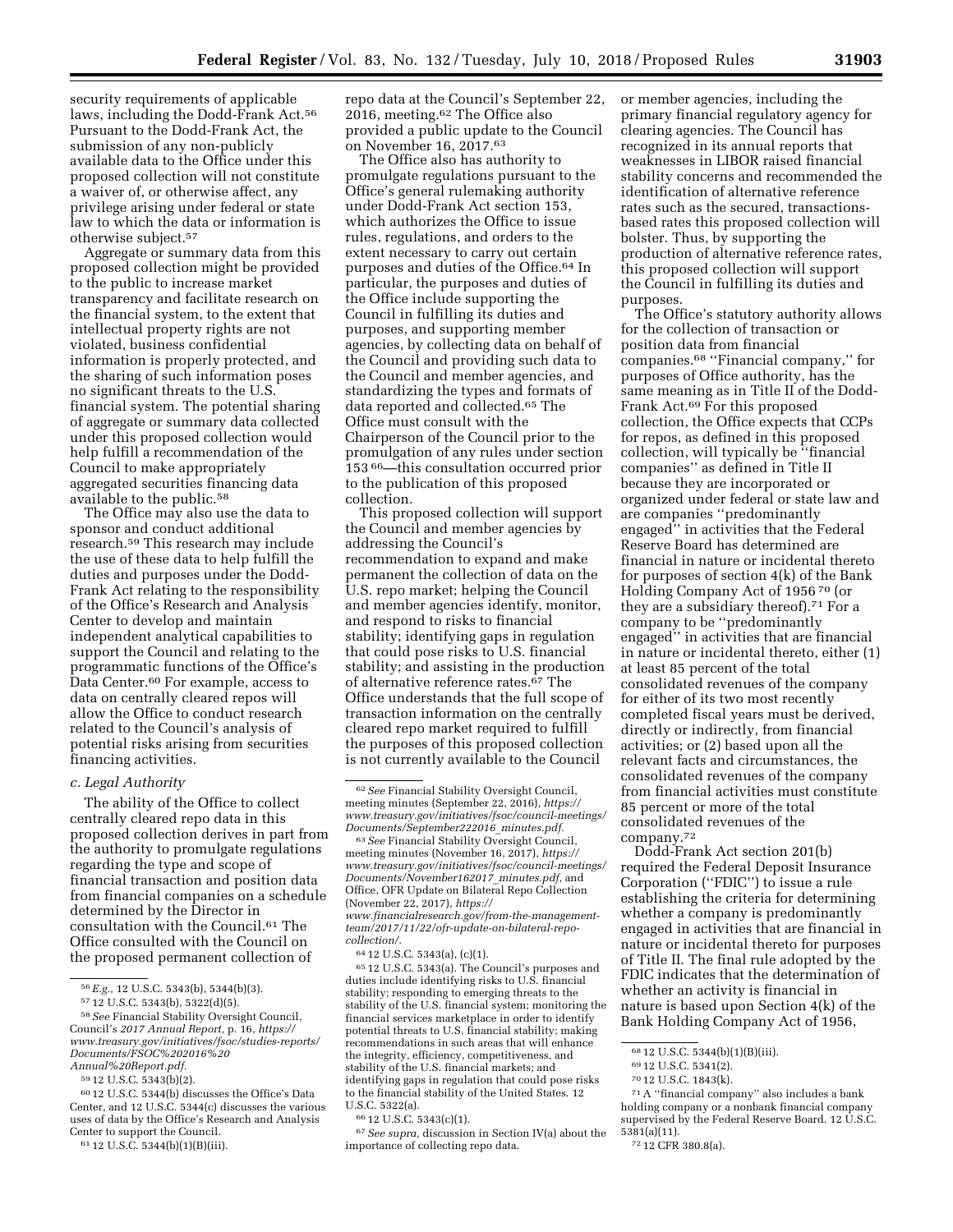and that since the Federal Reserve Board is the agency with primary responsibility for interpreting and applying Section 4(k), the FDIC coordinated its rulemaking pursuant to § 201(b) of the Dodd-Frank Act with the Federal Reserve Board's rulemaking defining the term ''predominantly engaged in financial activities'' for purposes of Title I of the Dodd-Frank Act.73 Consistent with the Federal Reserve Board's final rule, the FDIC's final rule interpreting how to evaluate whether an entity is a ''financial company'' for purposes of Title II of the Dodd-Frank Act includes the activities of repo clearing including transferring money or securities; providing any device or other instrumentality for transferring money or other financial assets; providing financial data processing, storage and transmission services; arranging, effecting, or facilitating financial transactions for the account of third parties; and providing to customers as agent transactional services with respect to government obligations.74 Given the necessary experience, expertise and market credibility, entities that clear repos will typically be predominantly engaged in these or related financial activities, and therefore will be financial companies and potentially covered reporters under this proposal. The one expected covered reporter appears to be predominately engaged in these financial activities, making it a financial company.75

# **V. Collection Design**

This proposed collection will be the first recurring and mandatory data collection from the Office. The proposed regulatory text includes two sub-parts: the first sets out general requirements for data collection necessary for this proposal and any future Office proposed collections, and the second lists the requirements specifically relevant to this proposed collection. The first regulatory text sub-part cites the statutory authority of the Office to require the submission of information. The second regulatory text sub-part is designed to describe individual

74 12 CFR 380.8(b).

collections by the Office. This proposed collection will be the first section under this sub-part. The section includes three tables that describe the data elements that covered reporters will be required to submit. The Office expects to publish filing instructions regarding matters such as data submission mechanics and formatting in connection with any final rule on the Office's website.

#### *a. Scope of Application*

This proposed collection will require the submission of transaction information by any CCP whose average daily total open commitments in repo contracts across all services over all business days during the prior calendar quarter is at least \$50 billion. ''Open commitments'' refers to the CCP's gross cash positions, prior to netting. For example, a CCP might clear two trades beginning on the same day with an overnight maturity; in the first trade, Firm A lends \$100 million to Firm B in exchange for \$100 million of securities, and in the second trade, Firm C lends Firm A \$100 million in exchange for \$100 million of securities. The total open commitments for the CCP for these two trades is \$200 million. A CCP is defined in this proposed collection as ''a clearing agency that interposes itself between the counterparties to transactions, acting functionally as the buyer to every seller and the seller to every buyer."<sup>76</sup> The Office proposes defining ''clearing agency'' the same way as in the Securities Exchange Act of 1934, as amended, which defines a clearing agency as ''any person who acts as an intermediary in making payments or deliveries or both in connection with transactions in securities or who provides facilities for comparison of data respecting the terms of settlement of securities transactions, to reduce the number of settlements of securities transactions, or for the allocation of securities settlement responsibilities." 77 Only CCPs that are clearing agencies and that perform the central clearing function for repo transactions at or above the volume threshold are required to report as covered reporters under this proposed collection. The regulatory text also defines ''repurchase agreement.'' 78

Requiring submission of transactionlevel repo data from CCPs allows for a more efficient collection than a data submission from each clearing member.

As noted above, this proposed collection establishes a \$50 billion volume threshold for determining whether a CCP is a covered reporter and is therefore required to report. The Office believes the proposed \$50 billion activity-based threshold indicates sufficient volume for the CCP to be considered a material CCP in the repo market. One of the benefits of a CCP is the netting it provides to clearing members, which increases with the size of the CCP's services. As a result, CCPs in a given market tend to be few in number and large.

While the Office understands that there is only one reporter currently covered by this proposed collection's scope, any other CCP would be required to start submitting data under this rule beginning on the first business day of the third calendar quarter after the calendar quarter in which the CCP meets the \$50 billion activity-based materiality threshold. For example, if a CCP were to surpass the threshold beginning with the quarter ending on March 31 of a given year, that CCP would become subject to the reporting requirements of the rule on the first business day of the calendar quarter that begins after two intervening calendar quarters—in this case, October 1.

A covered reporter whose volume falls below the \$50 billion threshold for at least four consecutive calendar quarters will have its reporting obligations cease. For example, if a covered reporter ceases to meet the \$50 billion threshold beginning with the quarter ending June 30 of a given year, and remains below the \$50 billion threshold in each of the following three quarters (in this example, through the quarter ending March 31 of the following year), its reporting obligations would cease as of April 1.

This proposed collection will require CCPs that meet the aforementioned repo volume thresholds to report all repos they clear. Given the existing differences between how general collateral and specific-security trades are reported to repo clearing services, this proposed collection separates the reporting information required into distinct schedules for each type of centrally cleared repo service.

*4. The covered reporter definition seeks to include in the rule's scope only current or future material repo CCPs. The definition also seeks to exclude triparty custodian banks already required to report on another portion of the repo* 

<sup>73</sup>For the final version of each rule, *see* Federal Reserve System, Definitions of ''Predominantly Engaged In Financial Activities'' and ''Significant'' Nonbank Financial Company and Bank Holding Company, Final Rule, 78 FR 20756 (March 29, 2013); and Federal Deposit Insurance Corporation, Definition of ''Predominantly Engaged in Activities That Are Financial in Nature or Incidental Thereto,'' Final Rule, 78 FR 34712 (June 4, 2013).

<sup>75</sup>The Office has reviewed the disclosures of the expected covered reporter and its parent under this proposed collection and believes it is predominantly engaged in financial activities and is therefore a financial company.

<sup>76</sup>This definition of ''central counterparty'' is consistent with the definitions used by the Committee on Payment and Market Infrastructures and the International Organization of Securities Commissions (''CPMI–IOSCO''), *see Principles for Financial Market Infrastructures* (April 2012), p. 9, *[https://www.bis.org/cpmi/publ/d101a.pdf,](https://www.bis.org/cpmi/publ/d101a.pdf)* and the Financial Stability Board, *see Guidance on Central Counterparty Resolution and Resolution Planning,*  p. 22, *[http://www.fsb.org/wp-content/uploads/](http://www.fsb.org/wp-content/uploads/P050717-1.pdf)  [P050717-1.pdf.](http://www.fsb.org/wp-content/uploads/P050717-1.pdf)* 

<sup>77</sup> 15 U.S.C. 78c(a)(23).

<sup>78</sup>*See* Regulatory Text § 1610.10(a).

*Questions:*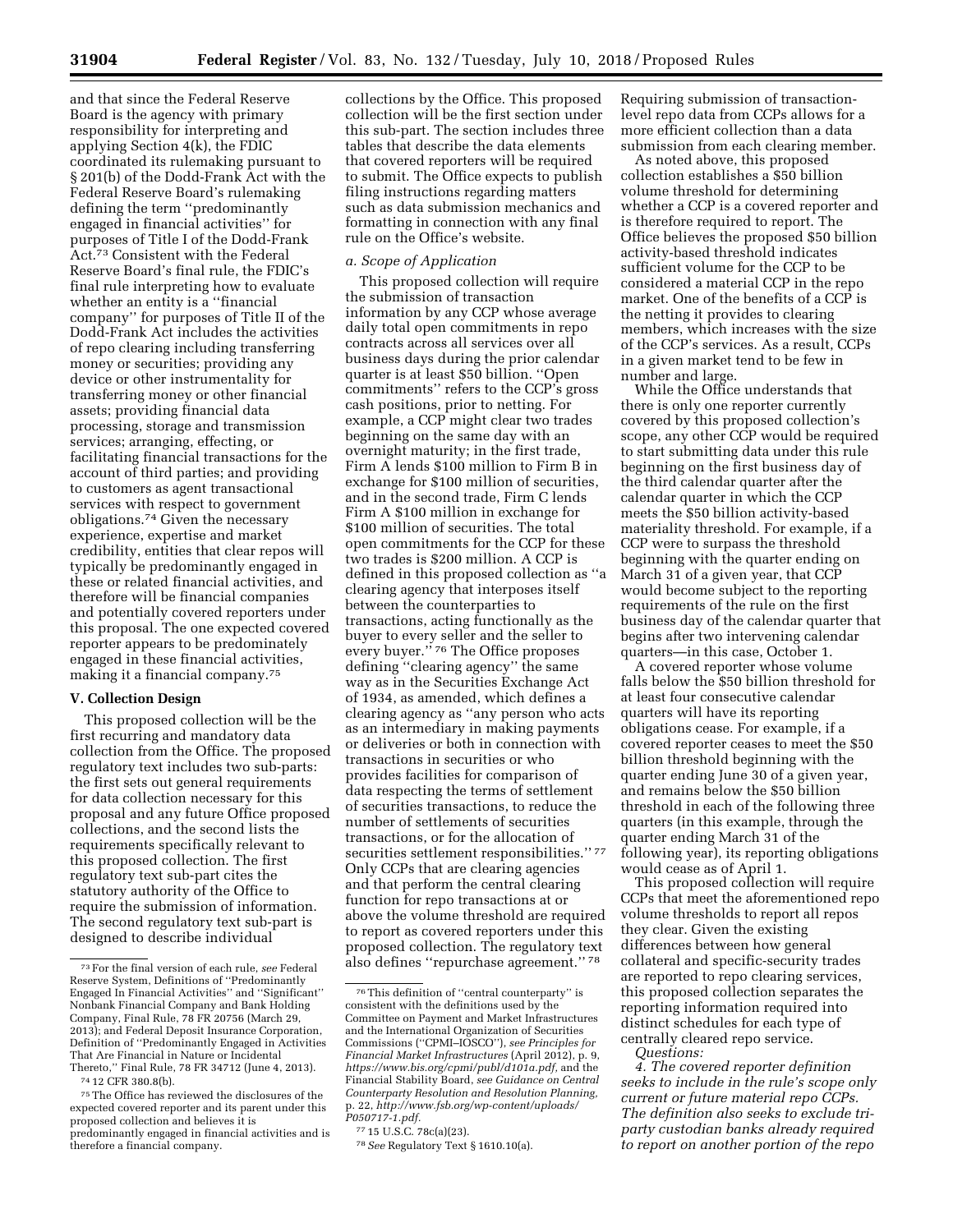*market from reporting under this proposal. Does the proposed covered reporter definition meet this objective and if not, what might the Office consider as an alternative?* 

*5. Is the \$50 billion activity-based volume threshold for identifying covered reporters clear and appropriate for ensuring the inclusion of only current or future material repo CCPs?* 

*6. Is collecting centrally cleared repo transactions from CCPs more efficient than collecting these transactions from individual counterparties? How could the collection be made more efficient?* 

*7. Are the definitions of general collateral trade and specific-security trade in the proposed regulatory text sufficiently clear to allow reporters to determine on which schedules they should be reporting?* 

#### *b. Information Required*

This proposed collection has three schedules: the first covers details on general collateral trades, the second covers details on the securities used to collateralize net positions in general collateral repo, and the third covers specific-security trades. Each schedule is tailored to capture specific information regarding covered transactions in a manner that the Office believes reflects the data exchanged with CCPs in the ordinary course of business. The required data elements in these schedules are listed in Tables 1, 2, and 3 of Section § 1610(c) of the proposed regulatory text. Each table lists each required element and a brief description of that element. Below is a description of the general categories of information covered by the collection and further detail on certain key data fields.

#### i. Legal Entity Identifier Usage

The Office's published brief on the interagency bilateral repo pilot collection noted difficulties in working with the data due to the absence of standardized counterparty information.79 Authorities from around the world, including those in the United States, have established a global legal entity identifier (''LEI'') system, with oversight effected by a Regulatory Oversight Committee, composed of those same authorities, to coordinate and oversee a global system of legal entity identification. A Swiss nonprofit foundation, the Global LEI Foundation (''GLEIF''), was established to provide operational governance and management of local operating units that issue LEIs. The LEI is a 20-character

79*See* Baklanova, Caglio, Cipriani, and Copeland (January 13, 2016).

identifier based on the ISO 17442 standard that identifies distinct legal entities that engage in financial transactions. An LEI allows for unambiguous identification of firms and affiliates.80

The Office proposes to require reporting of an LEI. The LEI reported must be properly maintained, meaning it must be kept current and up to date according to the standards implemented by the GLEIF. The Office believes that while requiring the LEI may result in some additional compliance costs, doing so is reasonable and appropriate due to the added clarity and substantial benefit for the monitoring it provides and rate production. Based on a review of the public membership lists of counterparties to the one expected covered reporter, the Office estimates that under the proposed collection, approximately 800 counterparties will need to acquire an LEI at a cost of approximately \$100 per instance initially and approximately \$50 on an annual basis thereafter, for a total aggregate cost of \$80,000 to market participants the first year and \$40,000 annually thereafter. Each legal entity transacting with a covered reporter will be required to obtain only one LEI regardless of the number of reported transactions. The Office recognizes that the LEI acquisition cost may be only a portion of the total compliance cost for repo counterparties, and that firms may incur additional costs stemming from the inclusion of the LEI in their trade reporting systems. In this regard, there are two viable options for including an LEI in the data fields. The first option is to amend the messaging system to include the LEI. The second option is to add LEIs of reporting entities and counterparties after the transactions take place but prior to submission of data to the Office. While this second option would require fewer parties to update their systems, it is possible that market participants may desire access to the LEIs of their counterparties for risk management purposes, thus making the first option preferable to member firms. Either option would be acceptable to the Office.

Identification of the entities involved in a covered repo transaction is important to enhance the ability of the Council and the Office to identify risks to U.S. financial stability by allowing it to understand repo market participants' exposures, concentrations, and network structures. This proposed collection

requires the submission of the LEI of each covered reporter, direct clearing member, counterparty, and broker involved in a covered transaction.81 The LEIs of these entities will facilitate evaluation of the covered transaction and whether a covered transaction was conducted on an arm's-length basis or between affiliates. Further, these LEIs will reduce the need for manual intervention in matching identical participants that supply different naming conventions depending on the sponsoring broker reporting, and eventually, when the LEI system fully produces this capacity, in helping to identify parent and affiliate relationships.

Mandatory adoption of the LEI will also benefit firms and regulators by improving the ability to combine repo information with other information necessary to monitor system or firm risk. This is particularly so given that more than 1 million firms have obtained an LEI and are therefore becoming capable of obtaining these benefits. The aggregate cost savings for the financial service industry upon broader adoption of the LEI have been estimated in the hundreds of millions of dollars.<sup>82</sup>

This proposed collection includes reporting fields for the LEIs of the direct clearing members that are parties to a covered transaction. This proposed collection also includes reporting fields for the LEIs of any cash or securities provider that is a counterparty to the transaction. For these fields, respondents should indicate the LEI of the indirect clearing member if one exists, and otherwise the LEI of the direct clearing member, that has provided cash or securities. When a registered broker is a counterparty to a transaction, it should be listed both as the broker and as a cash provider or securities provider.

*Questions:* 

*8. What, if any, challenges do participants in centrally cleared repo markets anticipate regarding obtaining and maintaining an LEI?* 

*9. What, if any, challenges do potential respondents anticipate in reporting the LEIs of participants in centrally cleared repo markets?* 

<sup>80</sup>*See* Global Legal Entity Identifier Foundation, Introducing the Legal Entity Identifier, undated online content, *[https://www.gleif.org/en/about-lei/](https://www.gleif.org/en/about-lei/introducing-the-legal-entity-identifier-lei/) [introducing-the-legal-entity-identifier-lei/.](https://www.gleif.org/en/about-lei/introducing-the-legal-entity-identifier-lei/)* 

<sup>81</sup>For purposes of the data reporting schedules, a broker is an entity that is an SEC-registered broker and is arranging a covered transaction for the accounts of other entities acting as cash providers or securities providers.

<sup>82</sup>*See* generally, McKinsey & Company and Global Legal Entity Identifier Foundation, ''The Legal Entity Identifier: The Value of the Unique Counterparty ID,'' (October 2017), pp. 4, 14, and 17, *[https://www.gleif.org/en/about-lei/mckinsey](https://www.gleif.org/en/about-lei/mckinsey-company-and-gleif-creating-business-value-with-the-lei/)[company-and-gleif-creating-business-value-with](https://www.gleif.org/en/about-lei/mckinsey-company-and-gleif-creating-business-value-with-the-lei/)[the-lei/.](https://www.gleif.org/en/about-lei/mckinsey-company-and-gleif-creating-business-value-with-the-lei/)*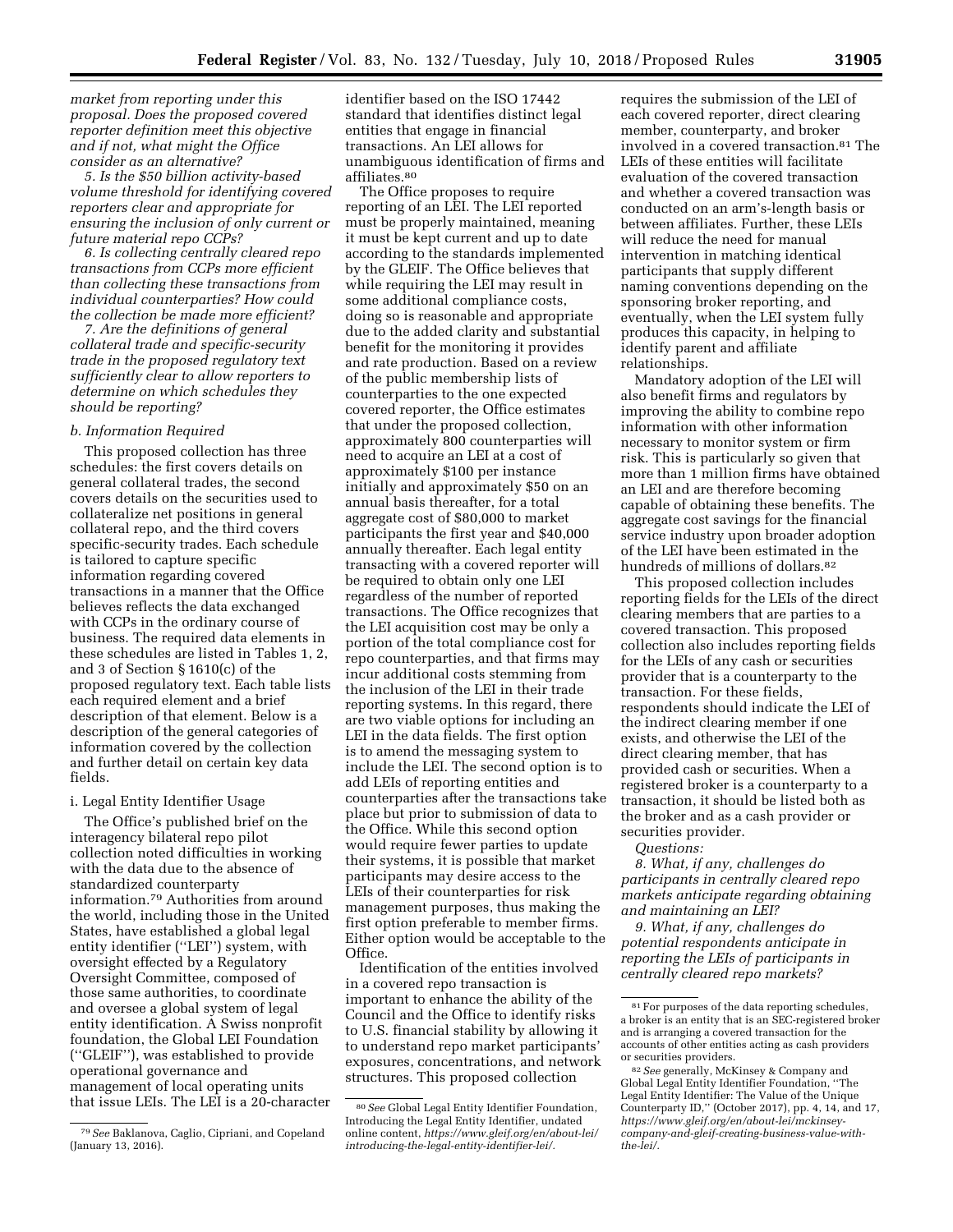*10. Would respondents and repo market participants prefer to amend the messaging system to include LEIs, or to add LEIs of reporting entities and counterparties after the transactions take place but prior to submission of data to the Office?* 

#### ii. Transaction Information

Transaction-level data coupled with counterparty information permit an understanding of detailed exposures among firms and across asset markets. Transaction-level data are also necessary inputs to calculate the SOFR and BGCR. Transaction-level data will require a unique identifier for each transaction. This identifier must be assigned by the covered reporter and never re-used for another transaction over the life of this proposed collection. The transaction identifier must be persistent throughout the life cycle of the transaction, regardless of any subsequent amendments to the transaction, such as substitutions of collateral. Because CCPs currently must track the life cycle of each trade for settlement purposes, some type of unique identification scheme already exists. Any CCP required to report under this rule would be required to submit its own unique, persistent transaction identifier. As an alternative to a reporter-generated transaction identifier, the Office encourages, but is not requiring, respondents to coordinate with their counterparties to adopt and report using the Unique Transaction Identifier.83

In all cases where securities identifiers are used, the type of identifier must be reported, such as ISIN or CUSIP. General collateral trade submissions must contain information on the security asset class in order to identify the correct transactions for rate production. This field must consist of an identifier that corresponds to a set of agreed-upon securities. Collateral delivered against net exposures between firms and CCPs must also be identified

using a specific security identifier. This provides information on how CCP exposures are collateralized, as well as the quantity of securities that have been delivered against net exposures. The general collateral trades also must indicate whether the securities were delivered to the CCP against a net security delivery obligation or received from the CCP as collateral against a net cash loan.

Reporting on specific-security repos will require a security identifier as well as information on the quantity of securities delivered against a position, and whether substitution of collateral is permitted. Knowing the quantity of securities delivered will help determine levels of over-collateralization in the market and the flow of securities as firms engage in security transformation and acquire specific securities for delivery or sale. Indicating whether substitution of collateral is allowed may indicate the motivation for a trade. In the case of transactions allowing collateral substitution, covered reporters are required to supply an identifier indicating the securities that are acceptable to the cash provider as substitutes under the repo for the initially pledged collateral. *Questions:* 

*11. The Office is not proposing the reporting of a standardized transaction identifier at this point. Is this the appropriate decision and if so, at which point should such an identifier be required?* 

*12. Should the UTI be required at this point in the event that another covered reporter comes into existence in order to harmonize transactions across clearing platforms?* 

#### iii. Date and Tenor Information

This proposed collection will require information on the start and end dates of transactions; the date that each transaction was agreed to; whether a trade has optionality; and, for repos that are open or have optionality, the first possible maturity of the transaction. Existing CCPs do not presently allow for optionality in repos or for open transactions, but if offered in the future, these features would be important to capture.

There are a number of proposed fields regarding date and tenor information. The agreement timestamp is the date and time on which a covered transaction was agreed to. This field is critical for differentiating same-day-start trades from forward-settling trades. The information is essential to understanding how a transaction is priced and determining whether the transaction should be included in an

alternative reference rate. The start date is the date on which a settlement obligation related to the exchange of cash and securities for a covered transaction first exists. The match timestamp refers to the time and date on which the covered transaction is matched by the covered reporter. The end date refers to the date on which the cash providers and securities providers to the covered transaction are obliged to return the cash and securities.

For an open trade, no end date is to be specified, and the optionality field must indicate that the transaction has an open maturity. The minimum maturity field in this case must be used to indicate the next date that the interest rate is to be reset.

For repos with optionality, the end date for a transaction must continue to be specified as the date that the transaction would terminate if no option were exercised. The optionality field indicates how the maturity of a transaction can be changed after initial agreement. Minimum maturity in this case refers to the earliest possible date on which the parties could be obliged to return the cash and securities, taking optionality into account.

Observation days consist of all days on which a covered reporter accepts and processes covered transactions. For every observation day, covered reporters are required to submit a file of all outstanding transactions to the Office's collection agent by 6:00 a.m. Eastern time the following business day.

#### iv. Trade Size and Rate

The principal amount in the centrally cleared general collateral trades schedule is the amount of cash borrowed or lent. This schedule also requires information on the agreed-upon rate for the trade, which is the interest rate at which the cash provider agrees to lend to the securities provider. This rate must be expressed as the annualized rate based on an actual/360 day count.

The securities quantity field in the general collateral net exposure schedule for the general collateral repo collection and the specific-security trades schedule is defined as the principal amount or par value of the securities pledged in a repo transaction.

The specific-security trades schedule includes four fields on the exchange of cash in these repo transactions. Information is required on the amount of cash exchanged by the cash and securities providers at the initiation and close of the trade. This schedule also requires information on the rates reported by the cash and securities providers.

<sup>83</sup>The Unique Transaction Identifier (''UTI''), alternatively called Unique Swap Identifier (''USI''), is a globally unique identifier for individual transactions in financial markets. USIs were introduced in late 2012 in the United States, when reporting transactions to trade repositories became mandatory under the Dodd-Frank Act. The term USI is specific to U.S. regulation, while the UTI represents the output of a global effort among regulators to harmonize transaction reporting standards across jurisdictions. The method for creating and maintaining UTIs was designed to support existing USIs and provide a global regulatory approach. Large trading firms reporting under multiple regulatory regimes may use the terms interchangeably. *See* CPMI–IOSCO, Consultative Report on Harmonization of the Unique Transaction Identifier (August 2015), *[http://](http://www.iosco.org/library/pubdocs/pdf/IOSCOPD500.pdf)  [www.iosco.org/library/pubdocs/pdf/](http://www.iosco.org/library/pubdocs/pdf/IOSCOPD500.pdf)  [IOSCOPD500.pdf.](http://www.iosco.org/library/pubdocs/pdf/IOSCOPD500.pdf)*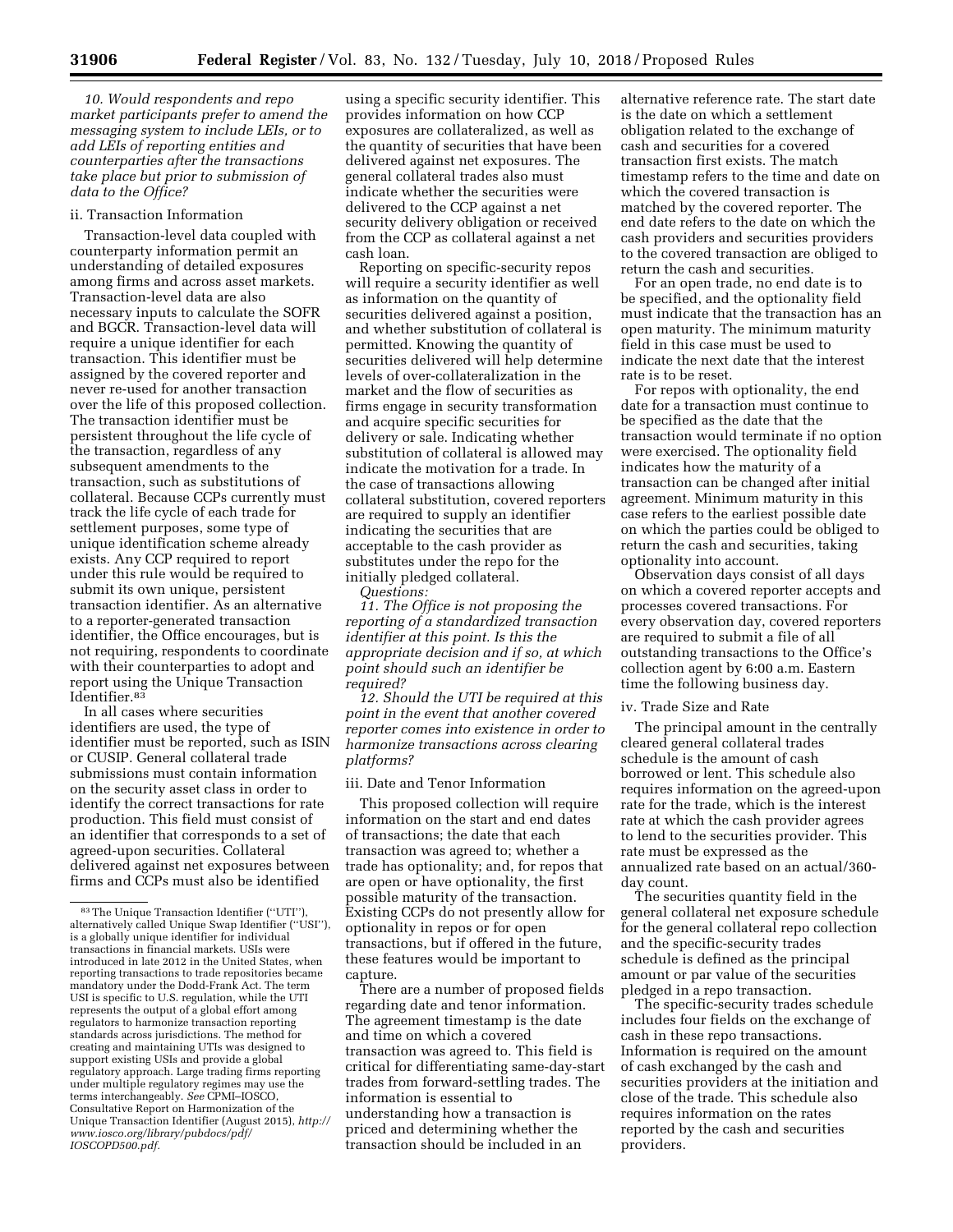#### v. Price of Collateral/Security

The securities value field in the general collateral net exposure schedule requires the reporting of the market value of the securities pledged, inclusive of accrued interest. The market value of securities is, in combination with the identifier, important for understanding how CCP exposures are collateralized.

*Questions:* 

*13. Are the proposed reporting fields generally appropriate? Do any particular proposed reporting fields raise specific questions or concerns?* 

*14. Are there any additional fields not currently being requested that the Office should consider including in order to better accomplish the Office's or Council's goals presented in this proposal?* 

*15. The proposed regulatory text contains definitions the Office believes are necessary. Are these definitions clear?* 

# *c. Submission Process and Implementation*

The Office intends to require submission through a collection agent. The Office believes this approach will decrease the costs of compliance for covered reporters and allow data reporting to commence sooner than would otherwise be possible. The Office expects that the Federal Reserve Board will act as the Office's collection agent, with required data to be submitted directly by covered reporters to the FRBNY. The FRBNY will transmit collected data to the Office.

Additionally, the Office expects the FRBNY will have access to the reported data for purposes of the daily SOFR and BGCR rate production. To produce this alternative reference rate calculation, data on covered transactions must be submitted by respondents to the FRBNY no later than 6:00 a.m. Eastern time on the business day following the transaction. The submission process will allow for the secure, automated transmission of files. The Office expects that the final rule will go into effect 60 days after its publication in the **Federal Register** and is proposing that covered reporters begin to comply with the final rule 60 days after its effective date. The Office believes this implementation period will provide adequate time for covered reporters to comply with the proposed requirements.

*Questions:* 

*16. Would respondents incur additional costs due to the requirement for unique transaction identification? If so, please provide estimates of those costs.* 

*17. Does the proposed 60-day compliance period for a central counterparty that is a covered reporter on the effective date of the rule provide sufficient time to comply with the data reporting requirements?* 

*18. Does the two quarter phase in period for a central counterparty that becomes a covered reporter after the effective date of the rule provide sufficient time to comply with the data reporting requirements?* 

*19. Are there any additional costs associated with data reporting as contemplated by this proposed collection? If so, please provide estimates of those costs.* 

*20. Would increasing the time period between the effective date of a final rule and the subsequent compliance date substantially reduce burdens for covered reporters or repo market participants, or improve the quality of the data reported under this proposed collection? Are there any aspects of the proposed collection that a phased-in reporting requirement would be particularly useful for?* 

*21. What, if any, barriers to entry could the requirements of this proposed collection create for future CCPs for repo?* 

# **VI. Administrative Law Matters**

# *a. Paperwork Reduction Act*

The collection of information contained in this proposed collection has been submitted to the Office of Management and Budget (''OMB'') in accordance with the Paperwork Reduction Act of 1995 (''PRA'').84 Comments on the collection of information should be sent to the Office of Management and Budget, Attention: Desk Officer for the Department of the Treasury/Office of Financial Research, Office of Information and Regulatory Affairs, Washington, DC 20503 (or by email to *[oirasubmission@omb.eop.gov](mailto:oirasubmission@omb.eop.gov)*), with copies to the Office of Financial Research at 717 14th Street NW, Washington, DC 20220.

The proposed collection establishes the permanent collection of certain information on repo transactions and is a ''collection of information'' pursuant to the PRA. Any collection of information addressed to all or a substantial majority of an industry is presumed to involve 10 or more covered reporters.85 While the Office estimates there is only one covered reporter, the Office has undertaken a PRA analysis to ensure that the proposed collection will continue to be PRA compliant in the

event additional central counterparties become subject to the rule's reporting requirements. The Office is an independent regulatory agency under the PRA 86 and for purposes of OMB review. In accordance with the requirements of the PRA, the Office may not conduct or sponsor, and a covered reporter is not required to respond to, an information collection unless it displays a currently valid OMB control number.

The Office anticipates that this proposed collection will require submission by one covered reporter, which will be required to make a general collateral and specific-security submission daily in accordance with the tables in the proposed regulatory text. The Office anticipates an annual burden of 1,512 hours per covered reporter. This figure is arrived at by estimating the daily reporting time to be approximately 3 hours for each general collateral and specific-security submission, multiplied by 2 to reflect both types of submissions by the covered reporter, and multiplying that figure by an average of 252 business days in a year, the typical number of days per year that do not fall either on weekends or on holidays widely observed by the market.

To estimate hourly wages, the Office used data from the May 2016 Bureau of Labor Statistics Occupational Employment Statistics for credit intermediation and related activities (NAICS 522000). For hourly compensation, a figure of \$75 per hour was used, which is an average of the 90th percentile wages in seven different categories of employment (compliance officers, accountants and auditors, lawyers, management occupations, financial analysts, software developers, and statisticians), plus an additional 32 percent to cover subsequent wage gains and non-wage benefits, which yields an estimate of \$99 per hour.87 Using these assumptions, the Office estimates the recurring operational costs for general collateral and specific-security submissions to be \$74,844 annually, for a total estimated annual cost to the covered reporter of \$149,688.

## *Office Estimates Summary:*

*Title:* Ongoing Data Collection of Centrally Cleared Transactions in the U.S.

<sup>84</sup> 44 U.S.C. 3501 *et seq.* 

<sup>85</sup> 5 CFR 1320.3(c)(4)(ii).

<sup>86</sup> 44 U.S.C. 3502(5).

 $^{\mathrm{87}}$  The estimate includes an assumed additional  $2$ percent for subsequent wage gains from 2016 to 2017, and 30 percent for non-wage employee benefits, according to the Bureau of Labor Statistics' June 2017 Employer Costs for Employee Compensation, *[https://www.bls.gov/news.release/](https://www.bls.gov/news.release/archives/ecec_09082017.htm)  archives/ecec*\_*[09082017.htm.](https://www.bls.gov/news.release/archives/ecec_09082017.htm)*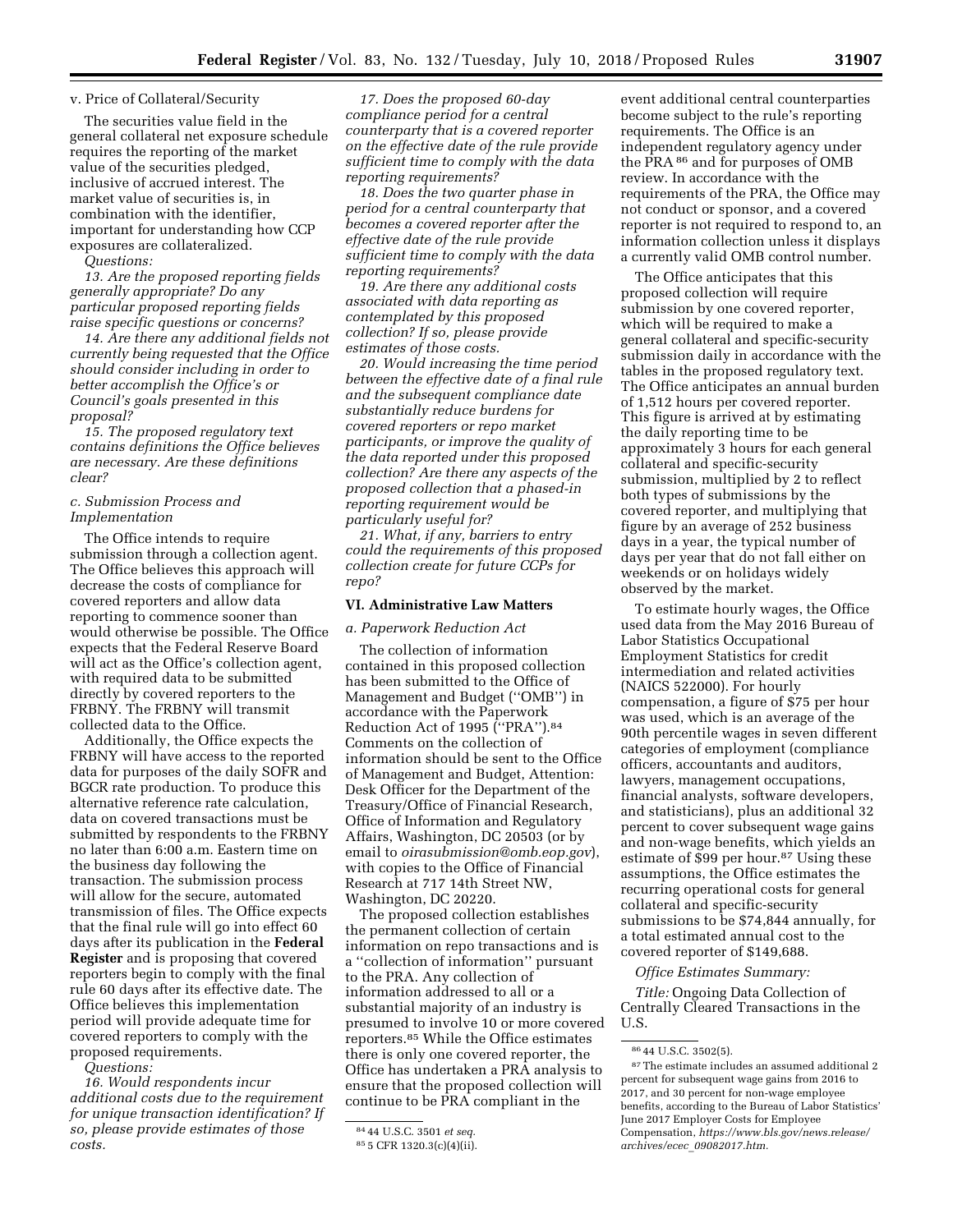Repurchase Agreement Market

*Office:* Office of Financial Research. *Frequency of Response:* Daily (12 CFR 1610.10(d)).

*Affected Public:* Businesses or other for-profit.

*Scope of Covered Reporters:* Any central counterparty, defined as a clearing agency that interposes itself between the counterparties to transactions, whose average daily total open commitments in repurchase agreement contracts across all services over the prior calendar quarter is at least \$50 billion. (12 CFR 1610.10(a), (b)(2)).

*Number of Covered Reporters:* One covered reporter submitting information on two clearing services.

*Estimated Time Per Covered Reporter Per Submission:* 6 hours.

*Number of Submissions:* 

Daily submission containing both general collateral transactions (12 CFR  $1610.10(c)(3)$ ,  $(4)$  and specific security trades (12 CFR 1610.10(c)(5)).

*Anticipated Annual Submissions:*  252.

*Total Estimated Annual Burden:*  1,512 hours.

In addition to recurring reporting costs, the Office anticipates the covered reporter will experience one-time initial start-up costs to account for data management systems and software, operations, and alignment of reporting schedules for ease of data transmission. The estimate of these initial costs is 2,500 hours for the two general collateral schedules, and 2,500 hours for the specific-security schedule, per covered reporter. Because the Office anticipates one covered reporter submitting both the general collateral schedules and the specific-security schedule, the estimated initial start-up cost of required reporting for both submissions is \$495,000.

The Office invites comments on the following: (a) Whether the proposed collection of information is necessary for the proper performance of the Office, including whether the information would have practical utility; (b) the accuracy of the estimate of the burden of the proposed collection of information; (c) ways to enhance the quality, utility, and clarity of the information required to be maintained; (d) ways to minimize the burden of the required collection of information, including through the use of automated collection techniques or other forms of information technology; and (e) estimates of capital or start-up costs and costs of operation, maintenance, and purchase of services to report the information.

### *b. Regulatory Flexibility Act*

Congress enacted the Regulatory Flexibility Act (the "RFA") to address concerns related to the effects of agency rules on small entities.<sup>88</sup> The Office is sensitive to the impact its rules may impose on small entities. The RFA requires agencies either to provide an initial regulatory flexibility analysis with a proposed rule for which general notice of proposed rulemaking is required, or to certify that the proposed rule will not have a significant economic impact on a substantial number of small entities.89 In accordance with section 3(a) of the RFA, the Office is certifying that this proposed collection will not have a significant economic impact on a substantial number of small entities.

As discussed above, this proposed collection will only apply to CCPs for repos whose average daily total open commitments in repo contracts across all services over the prior calendar quarter is at least \$50 billion. Currently, under this scope, this proposed collection would apply only to one entity, whose corporate parent's total consolidated assets were \$39 billion as of March 31, 2018.90 Reporting will be required of additional central counterparties beginning on the first business day of the third calendar quarter after the calendar quarter in which such central counterparties meet the \$50 billion activity-based materiality threshold. If a covered reporter ceases to meet this threshold for at least four consecutive calendar quarters, its reporting obligations under this rule would cease.

Under regulations issued by the Small Business Administration, a ''small entity'' includes those firms within the ''Finance and Insurance'' sector with asset sizes that vary from \$7.5 million in assets to \$550 million or less in assets.91 For purposes of the RFA, entities that are banks are considered small entities if their assets are less than or equal to \$550 million. The size of the activity-based threshold in this proposed collection ensures that any respondent will be well beyond these small entity definitions.

Pursuant to the Regulatory Flexibility Act, 5 U.S.C. 605(b), it is hereby certified that this proposed collection

90*See* DTCC, ''DTCC Condensed Consolidated Financial Statements as of March 31, 2018 and December 31, 2017 and for the three months ended March 31, 2018 and 2017,'' *[http://www.dtcc.com/](http://www.dtcc.com/~/media/Files/Downloads/legal/financials/2018/DTCC-Condensed-Consolidated-Financial-Statements-Q1-2018.pdf)*∼*/ [media/Files/Downloads/legal/financials/2018/](http://www.dtcc.com/~/media/Files/Downloads/legal/financials/2018/DTCC-Condensed-Consolidated-Financial-Statements-Q1-2018.pdf) [DTCC-Condensed-Consolidated-Financial-](http://www.dtcc.com/~/media/Files/Downloads/legal/financials/2018/DTCC-Condensed-Consolidated-Financial-Statements-Q1-2018.pdf)[Statements-Q1-2018.pdf.](http://www.dtcc.com/~/media/Files/Downloads/legal/financials/2018/DTCC-Condensed-Consolidated-Financial-Statements-Q1-2018.pdf)* 

91 13 CFR 121.201.

will not have a significant economic impact on a substantial number of small entities.

# *c. Plain Language*

The Office has sought to present this proposed collection in a simple and straightforward manner. The Office invites comments on how to make this proposal, the regulatory text, or the reporting schedules easier to understand. The Office specifically invites comments on the following questions:

*22. Are the requirements in the proposal clearly stated? If not, how could the proposed rule be more clearly stated?* 

*23. Does the proposed rule contain language or jargon that is not clear? If so, which language requires clarification?* 

*24. Would a different format (e.g., groupings, ordering of sections, use of headings, paragraphing) make the proposed rule easier to understand? If so, what changes to the format would make the proposed rule easier to understand?* 

# **List of Subjects in 12 CFR Part 1610**

Confidential business information, Economic statistics, Reference rates, Repurchase agreements, Clearing, Central counterparty, Data collection.

■ For the reasons stated in the preamble, the Office of Financial Research proposes to add 12 CFR Part 1610 as set forth below:

# **PART 1610—REGULATORY DATA COLLECTIONS**

#### **Subpart A—Collections Generally**

Sec.

- 1610.1 General Authority
- 1610.2 General Definitions

1610.3 Treatment of Collected Information 1610.4–9 [Reserved]

#### **Subpart B—Specific Collections**

Sec.

1610.10 Centrally Cleared Repurchase Agreement Data

**Authority:** 12 U.S.C. 5343 and 5344

#### **Subpart A—Collections Generally**

# **§ 1610.1 General Authority.**

The collections under this part are made pursuant to the authority contained in 12 U.S.C. 5343(a) and (c)(1) and 5344(b).

#### **§ 1610.2 General Definitions.**

*Council* means the Financial Stability Oversight Council.

*Legal Entity Identifier* or LEI for an entity shall mean the global legal entity identifier maintained for such entity by

<sup>88</sup> 5 U.S.C. 601 *et seq.* 

<sup>89</sup> 5 U.S.C. 603(a).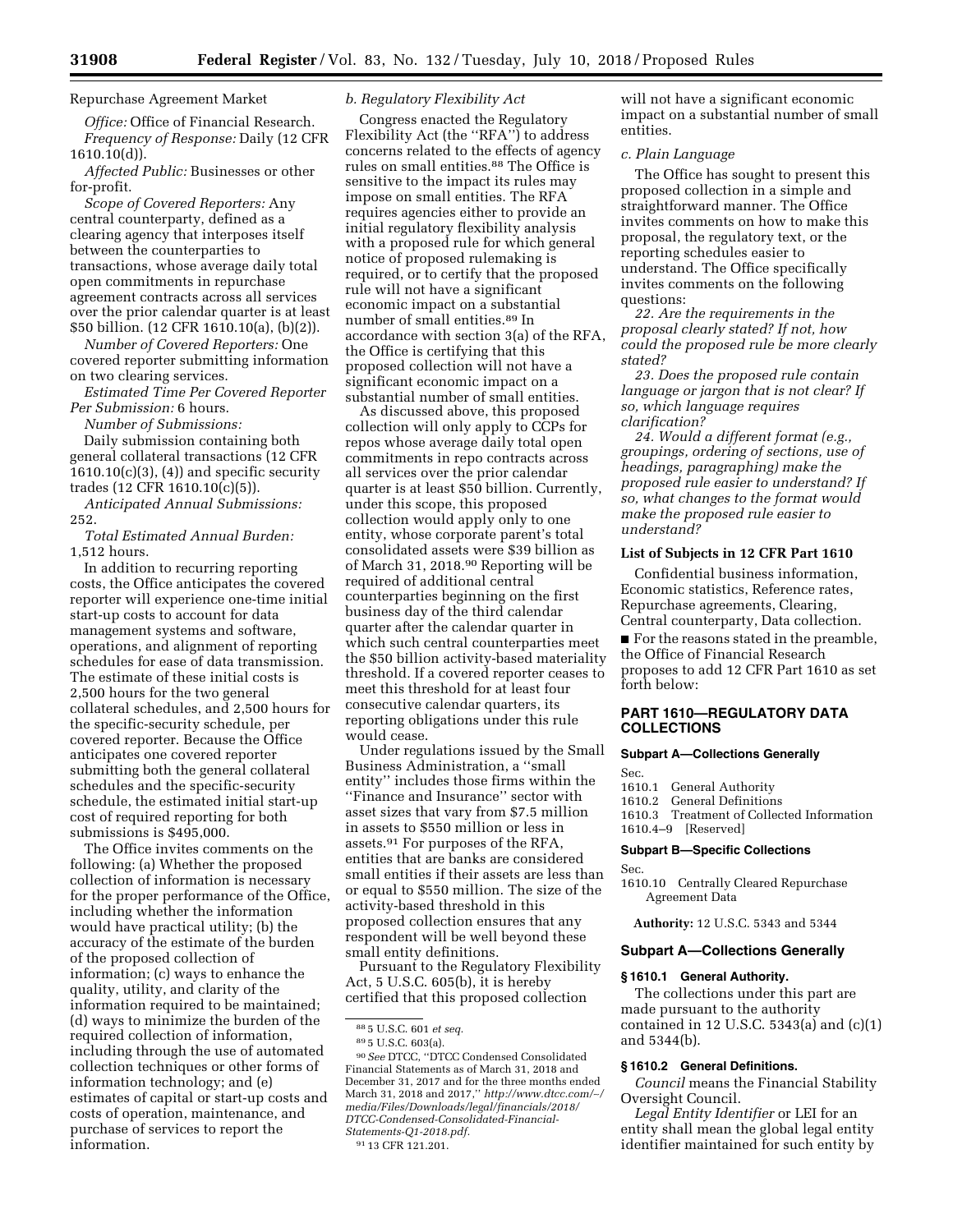a utility accredited by the Global LEI Foundation or by a utility endorsed by the Regulatory Oversight Committee that satisfies the standards implemented by the Global LEI Foundation. As used in this definition:

(1) Regulatory Oversight Committee means the Regulatory Oversight Committee (of the Global LEI System), whose charter was set forth by the Finance Ministers and Central Bank Governors of the Group of Twenty and the Financial Stability Board, or any successor thereof; and

(2) Global LEI Foundation means the not-for-profit organization organized under Swiss law by the Financial Stability Board in 2014, or any successor thereof.

*Office* means the U.S. Department of the Treasury's Office of Financial Research.

# **§ 1610.3 Treatment of Collected Information.**

The Office will treat any financial transaction data or position data submitted to the Data Center under this part in accordance with the relevant provisions of law, including 12 U.S.C. 5343(b) and 5344(b).

#### **§ 1610.4–9 [Reserved]**

#### **Subpart B—Specific Collections**

# **§ 1610.10 Centrally-Cleared Repurchase Agreement Data.**

(a) *Definitions.* 

*Central counterparty* means a clearing agency that interposes itself between the counterparties to transactions, acting functionally as the buyer to every seller and the seller to every buyer.

*Clearing agency* has the same meaning as set forth in 15 U.S.C. 78c(a)(23).

*Covered reporter* means any central counterparty for repurchase agreement transactions that meets the criteria set forth in Paragraph (b)(2); provided, however, that any covered reporter shall cease to be a covered reporter only if it does not meet the dollar threshold specified in Paragraph (b)(2) for at least four consecutive calendar quarters.

*General collateral trade* means a repurchase agreement transaction in which the trade reported to the central counterparty is for a category of securities as opposed to a specific security.

*Repurchase agreement transaction*  means an agreement of a counterparty to transfer securities to another counterparty in exchange for the receipt of cash, and the simultaneous agreement of the former counterparty to later reacquire the same securities (or any subsequently substituted securities) from that same counterparty in exchange for the payment of cash; or an agreement of a counterparty to acquire securities from another counterparty in exchange for the payment of cash, and the simultaneous agreement of the former party to later transfer back the same securities (or any subsequently substituted securities) to the latter counterparty in exchange for the receipt of cash.

*Specific-security trade* means a repurchase agreement transaction where the trade as reported to the central counterparty is for a mutually agreed upon specific security.

TABLE 1—GENERAL COLLATERAL TRADES Data element and the state of the state of the state of the Explanation Control of the Explanation

|                                                | The observation date of the file (typically one business day before the day the file is sub-<br>mitted).                          |
|------------------------------------------------|-----------------------------------------------------------------------------------------------------------------------------------|
|                                                | The Legal Entity Identifier of the covered reporter.                                                                              |
|                                                | Respondent-generated unique transaction identifier.                                                                               |
|                                                | Time that trade is first submitted to clearing service.                                                                           |
|                                                | Time that trade is matched by clearing service.                                                                                   |
|                                                | Asset class identifier.                                                                                                           |
| Securities Asset Class Identifier Type         | Type of securities identifier used.                                                                                               |
|                                                | The Legal Entity Identifier of the cash provider.                                                                                 |
| Cash Provider Direct Clearing Member LEI       | The Legal Entity Identifier of the direct clearing member through which the cash provider<br>accessed the clearing service.       |
|                                                | The Legal Entity Identifier of the securities provider.                                                                           |
| Securities Provider Direct Clearing Member LEI | The Legal Entity Identifier of the direct clearing member through which the securities provider<br>accessed the clearing service. |
|                                                | The Legal Entity Identifier of the broker.                                                                                        |
|                                                | The start date of the repurchase agreement.                                                                                       |
|                                                | The date the repurchase agreement matures.                                                                                        |
|                                                | The repurchase agreement rate, expressed as an annual percentage rate on an actual/360-<br>day basis.                             |
|                                                | The amount of cash borrowed or lent.                                                                                              |
|                                                | The type of optionality, if any, in the repurchase agreement.                                                                     |
|                                                | The earliest possible date on which the transaction could end in accordance with its contrac-                                     |
|                                                | tual terms (taking into account optionality).                                                                                     |

(b) *Purpose and Scope.* (1) *Purpose:*  The purpose of this data collection is to require the reporting of certain information to the Office about repurchase agreement transactions cleared through a central counterparty. The information will be used by the Office to support the Council and member agencies by facilitating financial stability monitoring including research consistent with support of the Council and its member agencies and for the publication of alternative reference rates.

(2) *Scope of Application:* Reporting under this Section is required by any central counterparty for repurchase agreement transactions whose average daily total open commitments in repurchase agreement contracts (gross cash positions prior to netting) across all services over all business days during the prior calendar quarter is at least \$50 billion.

(c) *Data Required.* (1) Covered reporters shall report trade and collateral information on all repurchase agreement transactions, subject to Paragraph (c)(2), in accordance with the prescribed reporting format in this section.

(2) Covered reporters shall only report trade and collateral information with respect to any repurchase agreement transaction for which there is a current or future delivery obligation as of the file observation date, including forwardstarting transactions.

(3) Covered reporters shall submit the following data elements for all general collateral transactions: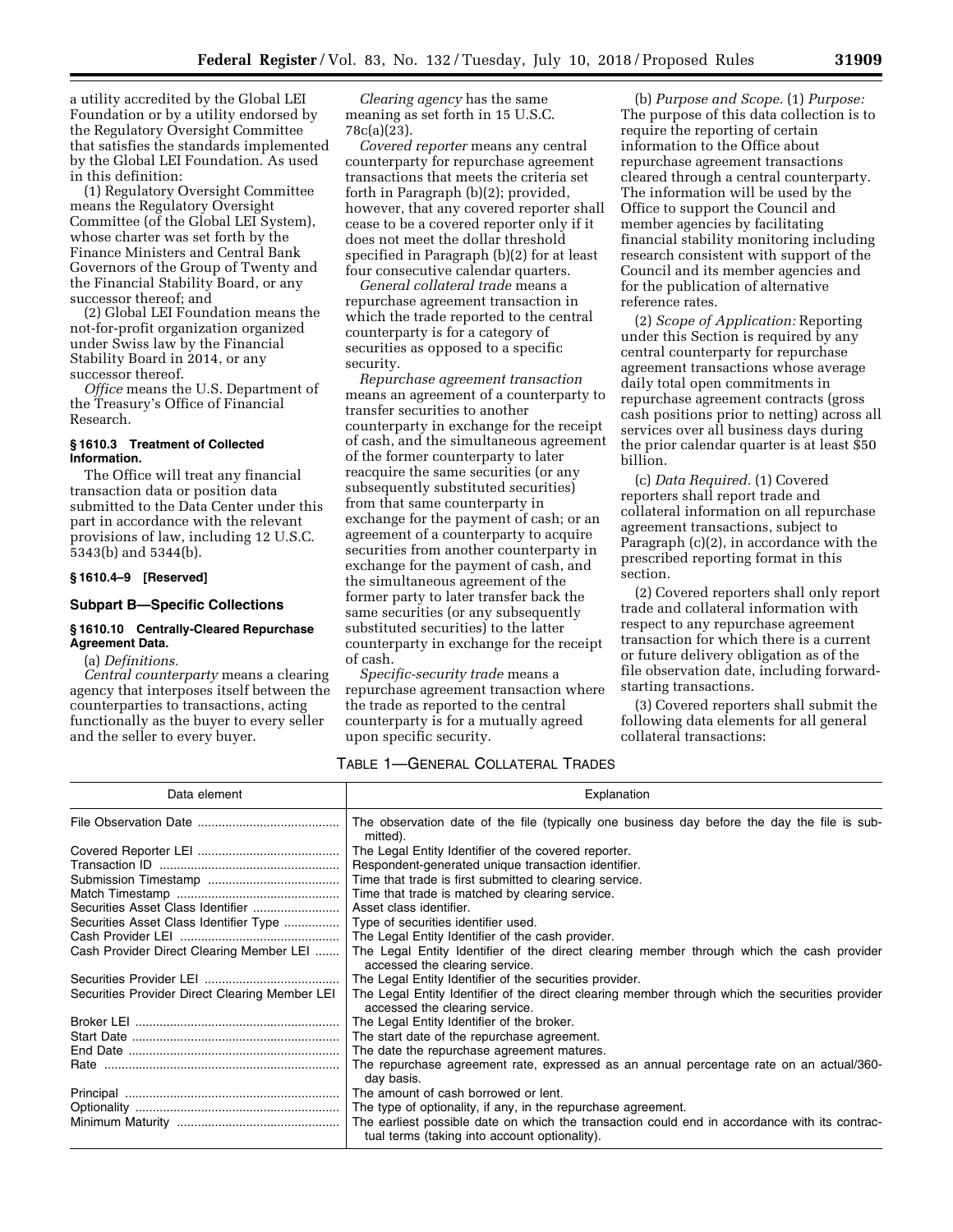(4) Covered reporters shall submit the following data elements on the collateral delivered against net general

collateral exposures for all general collateral transactions:

# TABLE 2—GENERAL COLLATERAL NET EXPOSURE

| Data element | Explanation                                                                                                  |
|--------------|--------------------------------------------------------------------------------------------------------------|
|              | The observation date of the file (typically one business day before the day the file is sub-<br>mitted).     |
|              | The Legal Entity Identifier of the covered reporter.                                                         |
|              | The Legal Entity Identifier of the direct clearing member of the clearing service.                           |
|              | Indicates the side of the transaction: collateral was received by or delivered from the covered<br>reporter. |
|              | Identifier of securities transferred.                                                                        |
|              | Type of securities identifier used.                                                                          |
|              | Par value or quantity (as applicable) of securities transferred.                                             |
|              | The market value as of most recent valuation of securities transferred, including accrued inter-<br>est.     |

(5) Covered reporters shall submit the following data elements for all specificsecurity trades:

| Data element                                                                                     | Explanation                                                                                                                                                                      |
|--------------------------------------------------------------------------------------------------|----------------------------------------------------------------------------------------------------------------------------------------------------------------------------------|
|                                                                                                  | The observation date of the file (typically one business day before the day the file is sub-<br>mitted).                                                                         |
|                                                                                                  | The Legal Entity Identifier of the covered reporter.                                                                                                                             |
|                                                                                                  | Respondent-generated unique transaction identifier.                                                                                                                              |
|                                                                                                  | The Legal Entity Identifier of the cash provider.                                                                                                                                |
| Cash Provider Direct Clearing Member LEI                                                         | The Legal Entity Identifier of the direct clearing member through which the cash provider<br>accessed the clearing service.                                                      |
|                                                                                                  | The Legal Entity Identifier of the securities provider.                                                                                                                          |
| Securities Provider Direct Clearing Member LEI                                                   | The Legal Entity Identifier of the direct clearing member through which the securities provider<br>accessed the clearing service.                                                |
|                                                                                                  | The Legal Entity Identifier of the broker.                                                                                                                                       |
|                                                                                                  | Time that trade is first submitted to clearing service.                                                                                                                          |
|                                                                                                  | Time that trade is matched by clearing service.                                                                                                                                  |
|                                                                                                  | The start date of the repurchase agreement.                                                                                                                                      |
|                                                                                                  | The date when the repurchase agreement matures; the close leg settlement date.                                                                                                   |
|                                                                                                  | The type of optionality, if any.                                                                                                                                                 |
|                                                                                                  | The earliest possible date on which the transaction could end in accordance with its contrac-<br>tual terms (taking into account optionality).                                   |
|                                                                                                  | Identifier of pledged security.                                                                                                                                                  |
|                                                                                                  | Type of securities identifier used.                                                                                                                                              |
|                                                                                                  | Par value or quantity (as applicable) of securities transferred.                                                                                                                 |
| Substitution Collateral Identifier                                                               | Asset class identifier or no substitution.                                                                                                                                       |
| Substitution Collateral Identifier Type                                                          | Type of securities identifier used.                                                                                                                                              |
| Cash Provider Start Leg Amount                                                                   | The amount of cash transferred by the cash provider on the open leg of the transaction.                                                                                          |
| Securities Provider Start Leg Amount                                                             | The amount of cash received by the securities provider on the open leg of the transaction.                                                                                       |
|                                                                                                  | The rate of interest received by the cash provider, expressed as an annual percentage rate on<br>an actual/360-day basis.                                                        |
|                                                                                                  | The rate of interest paid by the securities provider, expressed as an annual percentage rate<br>on an actual/360-day basis.                                                      |
| Cash Provider Close Leg Settlement Amount<br>Securities Provider Close Leg Settlement<br>Amount. | The amount of cash received by the cash provider on the close leg of the transaction.<br>The amount of cash paid by the securities provider on the close leg of the transaction. |

# TABLE 3—SPECIFIC-SECURITY TRADES

(d) *Reporting Process and Collection Agent.* The Office may designate a collection agent for the data reporting. Covered reporters shall submit the required data for the previous business day by 6:00 a.m. Eastern time on the following business day.

(e) *Compliance.* (1) Any central counterparty that is a covered reporter as of the effective date of this Section

shall comply with the reporting requirements pursuant to this Section 60 days after the effective date of this Section. Any such covered reporter's first submission shall be submitted on the first business day after such compliance date.1

1For example, if this Section becomes effective on March 15, a central counterparty that meets the

(2) Any central counterparty that becomes a covered reporter after the effective date of this Section shall comply with the reporting requirements pursuant to this Section on the first

dollar threshold specified in Paragraph (b)(2) for the calendar quarter ending the previous December 31 will be required to submit its first report on the first business day after May 14.